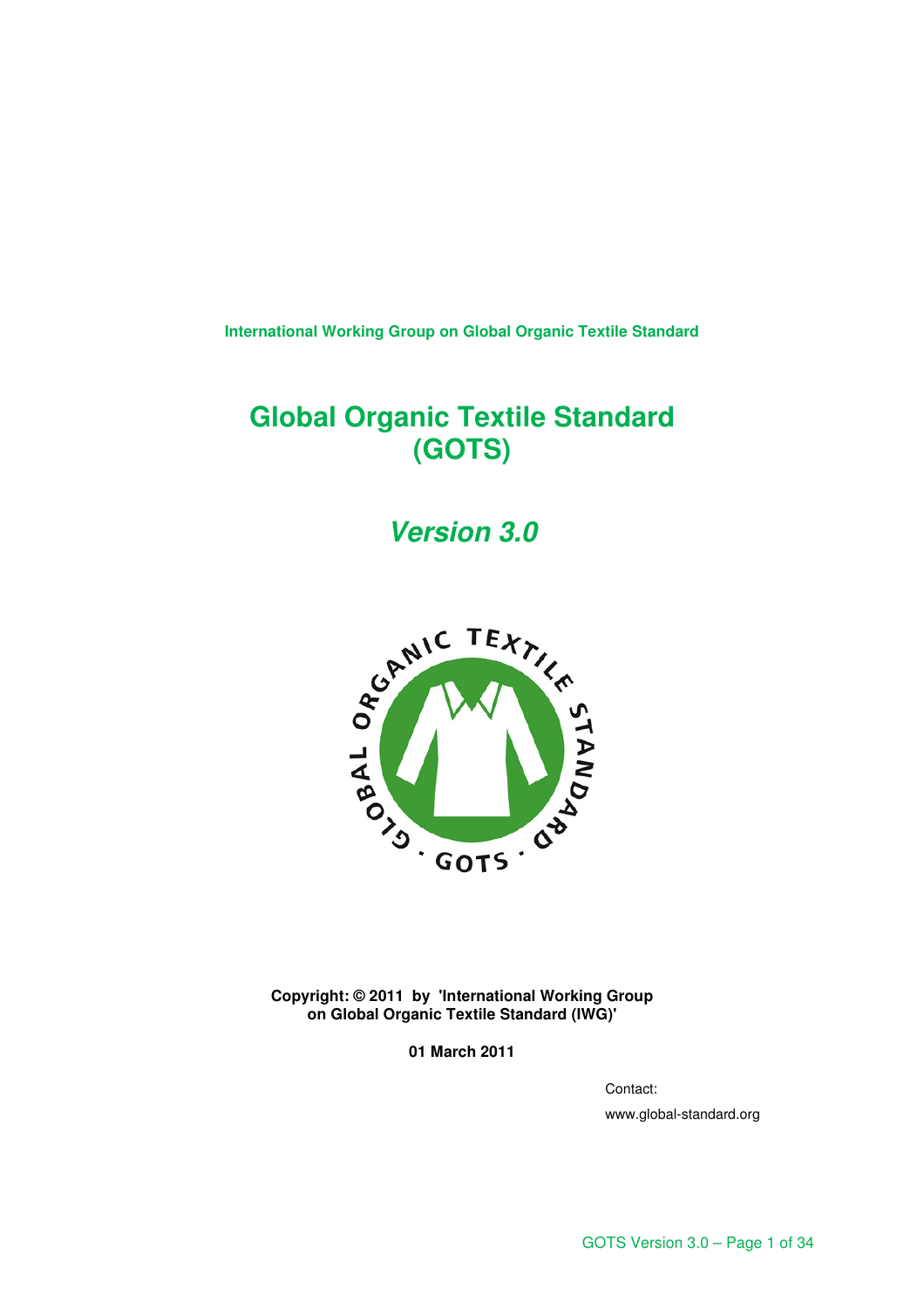## **Table of contents**

| 1.                                                                                     |  |
|----------------------------------------------------------------------------------------|--|
| 1.1.                                                                                   |  |
| 1.2.                                                                                   |  |
| 1.3.                                                                                   |  |
| 1.4.                                                                                   |  |
| 1.5.                                                                                   |  |
| 2.                                                                                     |  |
| 2.1.                                                                                   |  |
| 2.2.                                                                                   |  |
| Products sold, labelled or represented as "organic" or "organic - in<br>2.2.1.         |  |
| Products sold, labelled or represented as "made with x % organic<br>2.2.2.             |  |
| materials" or "made with x % organic - in conversion materials" 5                      |  |
| General requirements for chemical inputs in all processing stages 6<br>2.3.            |  |
| 2.3.1.                                                                                 |  |
| 2.3.2.                                                                                 |  |
| 2.3.3.                                                                                 |  |
| 2.4.                                                                                   |  |
| 2.4.1.                                                                                 |  |
| 2.4.2.                                                                                 |  |
| 2.4.3.                                                                                 |  |
| 2.4.4.                                                                                 |  |
| 2.4.5.                                                                                 |  |
| 2.4.6.                                                                                 |  |
| 2.4.7.                                                                                 |  |
| 2.4.8.                                                                                 |  |
| Requirements for additional materials and accessories14<br>2.4.9.                      |  |
| 2.4.10.                                                                                |  |
| 2.4.11.                                                                                |  |
| 2.4.12.                                                                                |  |
| 2.4.13.                                                                                |  |
| 2.4.14.                                                                                |  |
| 2.4.15.                                                                                |  |
| Limit values for residues in additional materials and accessories22<br>2.4.16.         |  |
| 3.                                                                                     |  |
|                                                                                        |  |
| 3.2.                                                                                   |  |
| Freedom of association and the right to collective bargaining are respected 25<br>3.3. |  |
| 3.4.                                                                                   |  |
| 3.5.                                                                                   |  |
| 3.6.                                                                                   |  |
| 3.7.                                                                                   |  |
| 3.8.                                                                                   |  |
| 3.9.                                                                                   |  |
| 3.10.                                                                                  |  |
| 3.11.                                                                                  |  |
| 4.                                                                                     |  |
| 4.1.                                                                                   |  |
| 4.2.                                                                                   |  |
|                                                                                        |  |
|                                                                                        |  |
|                                                                                        |  |

Preliminary remark: Terms in 'cursive letters' are defined in annex A).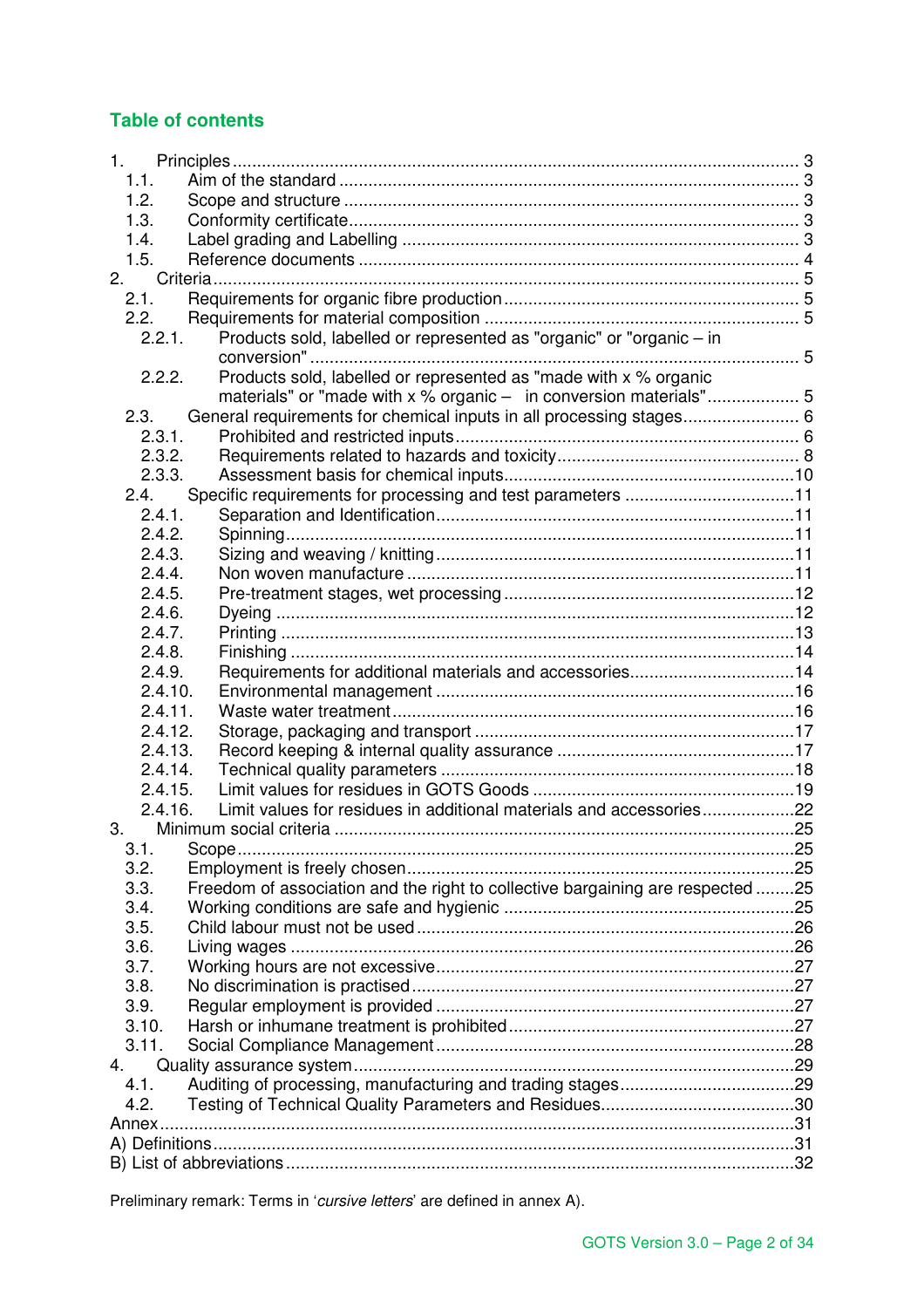# **1. Principles**

## **1.1. Aim of the standard**

The aim of this standard is to define requirements to ensure organic status of textiles, from harvesting of the raw materials, through environmentally and socially responsible manufacturing up to labelling in order to provide a credible assurance to the end consumer.

## **1.2. Scope and structure**

This standard covers the processing, manufacturing, packaging, labelling, trading and distribution of all textiles made from at least 70% certified organic natural fibres. The final products may include, but are not limited to fibre products, yarns, fabrics, clothes and home textiles.

 The standard focuses on compulsory criteria only. Some of the criteria are compliance requirements for the entire facility where GOTS products are processed (2.4.10. Environmental management, 2.4.11. Waste water treatment, 3. Minimum social criteria and 4.1. Auditing of processing, manufacturing and trading stages), whereas the others are criteria relevant for the specific products subject to certification (all other criteria of chapter 2 and chapter 4.2. of this standard).

 As it is to date technically nearly impossible to produce any textiles in an industrial way without the use of chemical inputs, the approach is to define criteria for low impact and low residual natural and synthetic chemical inputs (such as dyestuffs, auxiliaries and finishes) accepted for textiles produced and labelled according to this standard.

#### **1.3. Conformity certificate**

Processors, manufacturers and traders that have demonstrated their ability to comply with the relevant GOTS criteria in the corresponding certification procedure to an Approved Certifier receive a GOTS conformity certificate (= operational certificate, scope certificate) that lists the certified products (and the production stages) that are in compliance with this standard.

## **1.4. Label grading and Labelling**

The standard provides for a subdivision into two label-grades. The only differentiation for subdivision is the minimum percentage of 'organic' / 'organic - in conversion' material in the certified product. Labelling of products as 'in conversion' is only possible, if the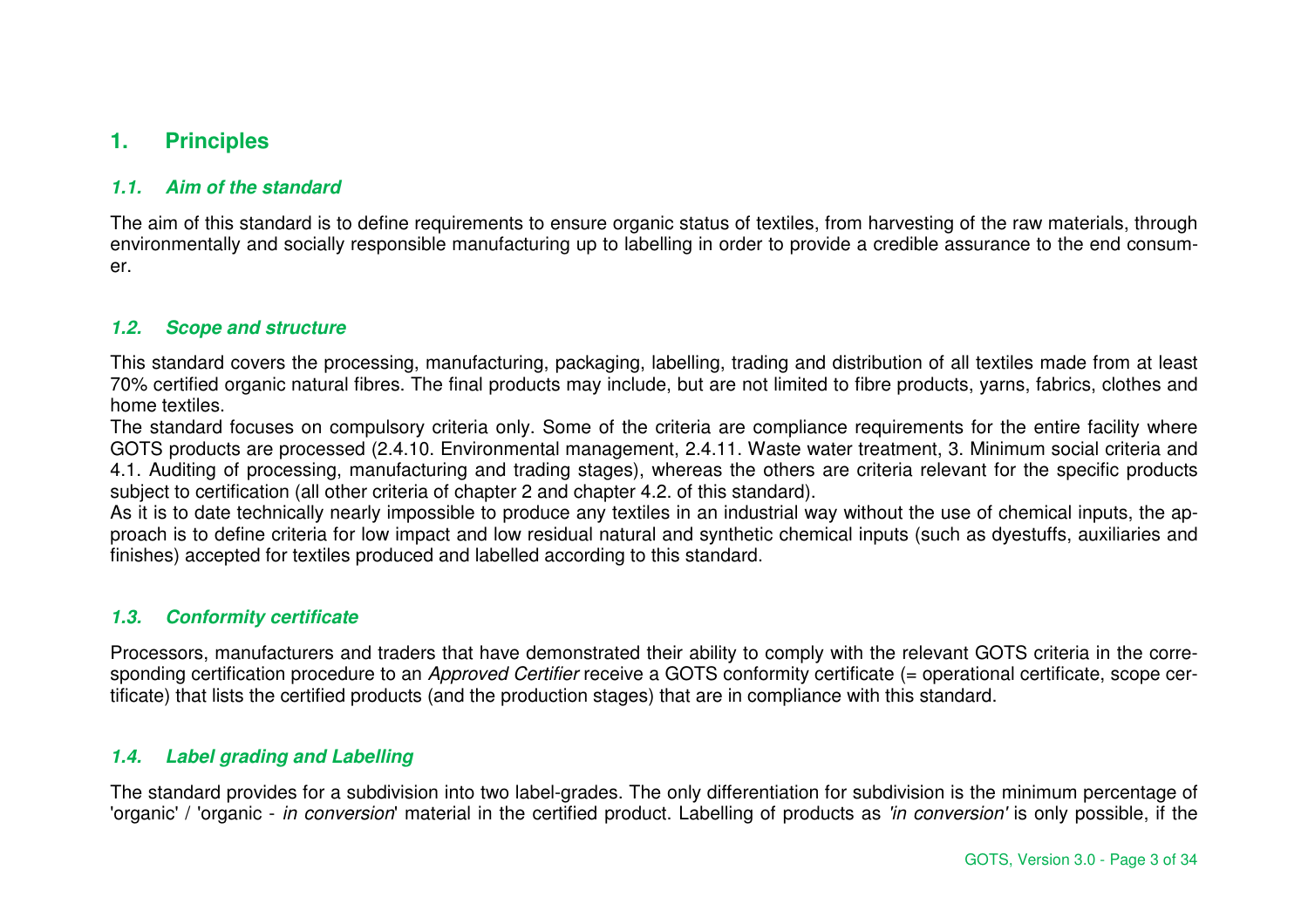standard, on which the certification of the fibre production is based, permits such labelling for the fibre in question.

Textile goods (finished or intermediate) produced in compliance with this standard by a Certified Entity and certified by an Approved Certifier (= GOTS Goods) may be sold, labelled or represented as:

a) "organic" or "organic - in conversion"

or

b) "made with (x %) organic materials" or "made with (x %) organic - in conversion materials"

and the immediate reference

"Global Organic Textile Standard" (or the short form "GOTS").

Labelling must be completed by a reference to the Approved Certifier who has certified the GOTS Goods (e.g. certifier's name and/or logo) and a reference to the Certified Entity (e.g. Certified Entity's name and/or licence number).

An Approved Certifier must have reviewed and approved the intended labelling in advance of its application.

Where the GOTS logo is used, its application must be in compliance with the 'Licensing and Labelling Guide'.

In all cases the GOTS labelling can only be physically applied by a Certified Entity.

## **1.5. Reference documents**

Beside this standard the International Working Group has released the following official reference documents that provide for binding provisions and requirements for Approved Certifiers and users of the GOTS:

- Manual for the Implementation of the Global Organic Textile Standard:

 provides interpretations and clarifications for specific criteria of GOTS. Its purpose is to prevent any inconsistent, inappropriate or incorrect interpretation of the standard. It further contains requirements and detailed specifications for the application of the GOTS and the implementation of the related quality assurance system for certifiers.

- Licensing and Labelling Guide:

 specifies the licensing conditions for companies participating in the GOTS certification system and defines the corresponding licence fees. It further sets the requirements for the use of the registered trademark 'Global Organic Textile Standard' (GOTS logo) in order to ensure correct and consistent application on products as well as in advertisements, catalogues or other publications.

- Approval Procedure and Requirements for Certification Bodies:

 specifies the approval and monitoring procedures and sets out the related requirements for Certification Bodies to implement the GOTS certification and quality assurance system.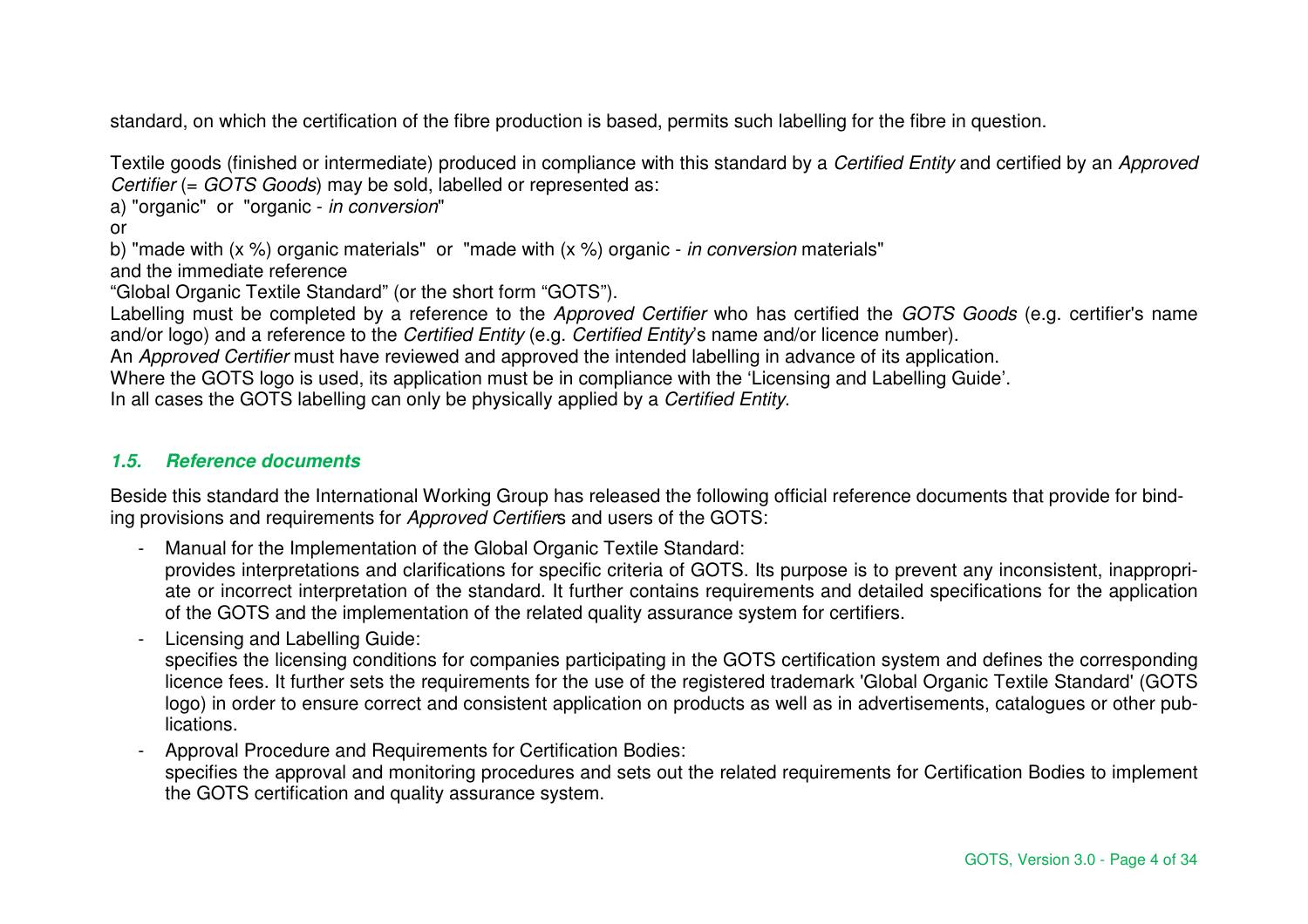# **2. Criteria**

## **2.1. Requirements for organic fibre production**

Approved are natural fibres that are certified organic and fibres from conversion period certified according to a recognised international or national organic farming standard by a certification body that has a valid accreditation for the recognised standard it certifies against and that is IFOAM accredited or internationally recognised (according to ISO 65). Certifying of products as 'in conversion' is only possible, if the standard on which the certification of the fibre production is based, permits such a certification for the fibre in question. Conversion nature of fibres must be stated as specified in chapter 1.4. of this standard.

## **2.2. Requirements for material composition**

## **2.2.1. Products sold, labelled or represented as "organic" or "organic – in conversion"**

No less than 95% of the fibre content of the products - excluding *accessories* - must be of certified organic origin or from 'in conversion' period (identified and labelled as specified in chapters 1.4 and 2.1 of this standard). Up to 5% of the fibre content of the products may be made of non-organic fibres that are listed in chapter 2.4.9. The products must not contain any genetically modified fibres. Blending organic and conventional fibres of the same type in the same product is not permitted. The percentage figures refer to the weight of the fibre content of the products in conditioned status.

## **2.2.2. Products sold, labelled or represented as "made with x % organic materials" or "made with x % organic – in conversion materials"**

No less than 70% of the fibre content of the products - excluding *accessories* - must be of certified organic origin or from 'in conversion' period (identified and labelled as specified in the chapters 1.4 and 2.1 of this standard). Up to 30% of the fibre content of the products may be made of non-organic fibres that are listed in chapter 2.4.9. The products must not contain any genetically modified fibres. The products may contain a maximum of 10% of regenerated or synthetic fibres as listed in chapter 2.4.9, except that socks, leggings and sportswear may contain a maximum of 25% of those regenerated or synthetic fibres. Blending organic and conventional fibres of the same type in the same product is not permitted. The percentage figures refer to the weight of the fibre content of the products in conditioned status.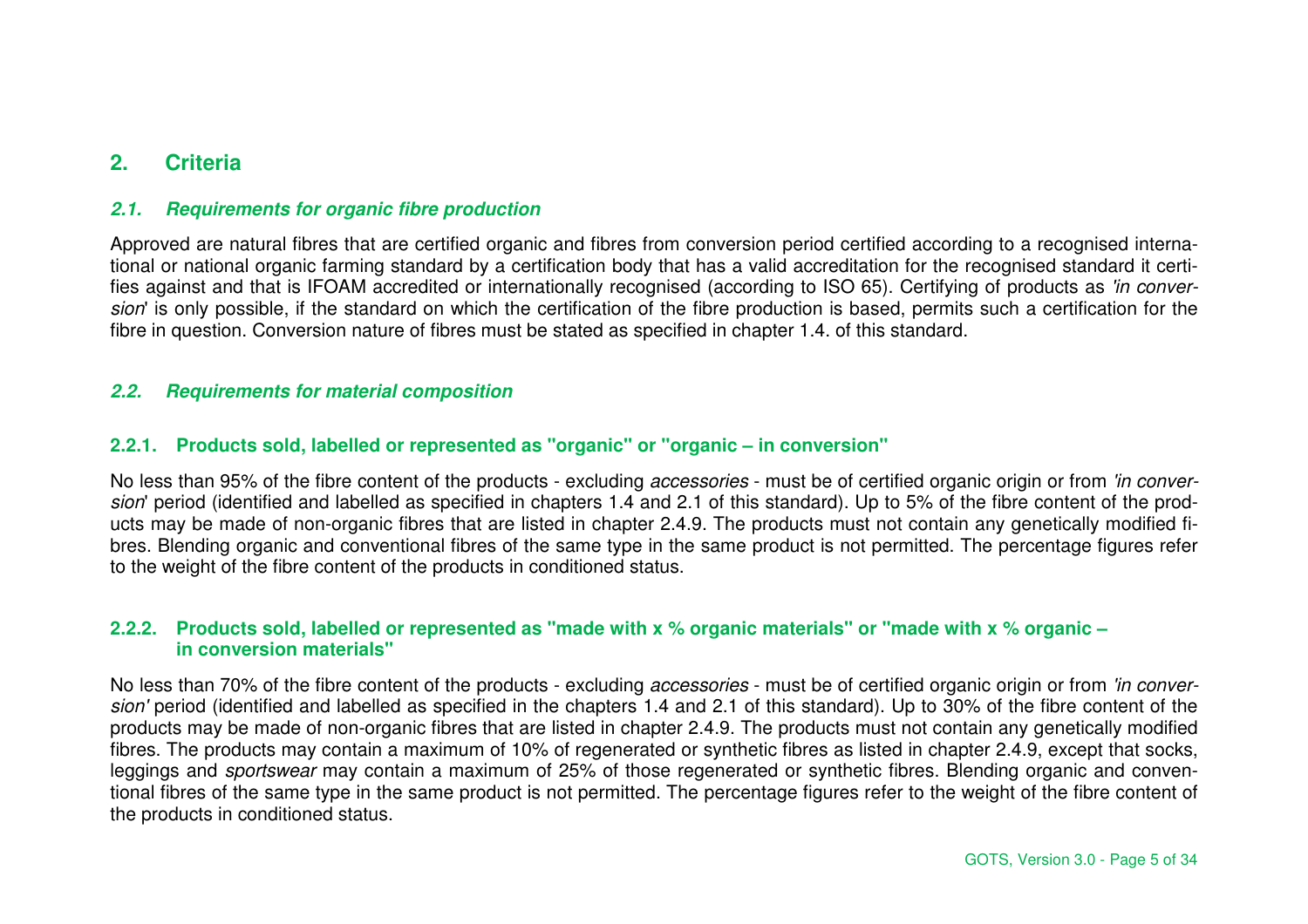## **2.3. General requirements for chemical inputs in all processing stages**

## **2.3.1. Prohibited and restricted inputs**

The following table lists chemical *inputs* that may (potentially) be used in conventional textile processing but that are explicitly banned or restricted for environmental and/or toxicological reasons in all processing stages of GOTS Goods. It is not to be seen as a comprehensive and inclusive list of all chemical *inputs* that are prohibited or restricted under GOTS. Prohibition or restriction of substance groups or individual substances that are not explicitly listed in this chapter may further result from chapter 2.3.2 'Requirements related to hazards and toxicity' or from other criteria of this standard.

| <b>Substance group</b>                                                         | <b>Criteria</b>                                                                                          |
|--------------------------------------------------------------------------------|----------------------------------------------------------------------------------------------------------|
| <b>Aromatic solvents</b>                                                       | Prohibited                                                                                               |
| <b>Chlorophenols (including their salts and Prohibited (such as TeCP, PCP)</b> |                                                                                                          |
| esters)                                                                        |                                                                                                          |
| <b>Complexing agents and surfactants</b>                                       | Prohibited are:                                                                                          |
|                                                                                | - all APEOs (i.e. nonylphenol, octylphenol, APEOs terminated with functional groups,                     |
|                                                                                | APEO-polymers)                                                                                           |
|                                                                                | - EDTA, DTPA, NTA                                                                                        |
|                                                                                | - LAS, $\alpha$ -MES                                                                                     |
| <b>Fluorocarbons</b>                                                           | Prohibited (such as PFOS and PFOA)                                                                       |
| Formaldehyde and other short-chain al-                                         | Prohibited                                                                                               |
| dehydes                                                                        |                                                                                                          |
| <b>Genetically modified organisms (GMO's)</b> Prohibited                       |                                                                                                          |
| and their derivates (including enzymes                                         |                                                                                                          |
| derived from genetically modified or-                                          |                                                                                                          |
| ganisms)                                                                       |                                                                                                          |
| <b>Halogenated solvents</b>                                                    | Prohibited                                                                                               |
| <b>Heavy metals</b>                                                            | Prohibited, <i>inputs</i> must be ' <i>heavy metal free'</i> . Impurities must not exceed the limit val- |
|                                                                                | ues as defined in annex A.                                                                               |
|                                                                                | Exceptions valid for dyes and pigments are set in chapter 2.4.6. and 2.4.7.                              |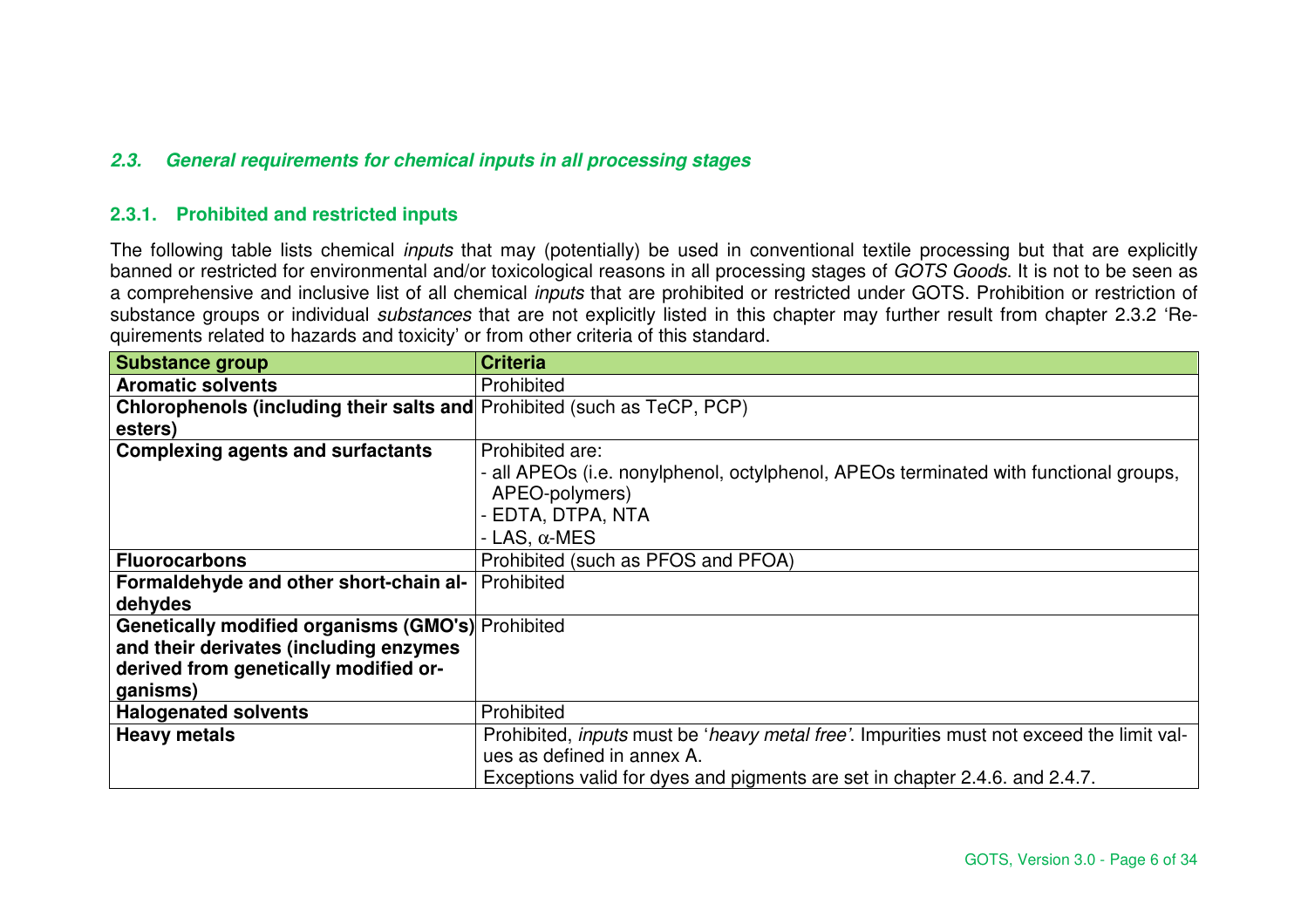| <b>Substance group</b>                      | <b>Criteria</b>                                                                                    |
|---------------------------------------------|----------------------------------------------------------------------------------------------------|
| Inputs containing functional nano-          | Prohibited                                                                                         |
| particles (= particles with a size 1-100    |                                                                                                    |
| nm)                                         |                                                                                                    |
| Inputs with halogen containing com-         | Prohibited are <i>inputs</i> that contribute > 1% <i>permanent AOX</i> to primary effluent.        |
| pounds                                      |                                                                                                    |
| <b>Organotin compounds</b>                  | Prohibited (such as DBT, MBT, TBT, DOT, TPhT)                                                      |
| <b>Plasticizers</b>                         | Prohibited are:                                                                                    |
|                                             | PAH, phthalates, Bisphenol A and all other plasticizers with endocrine disrupting                  |
|                                             | potential                                                                                          |
| Quaternary ammonium compounds               | Prohibited are:                                                                                    |
|                                             | DTDMAC, DSDMAC and DHTDMAC                                                                         |
| Substances and preparations that are        | Prohibited                                                                                         |
| prohibited for application in textiles with |                                                                                                    |
| a recognised internationally or a nation-   |                                                                                                    |
| ally valid legal character                  |                                                                                                    |
| Substances and preparations having          | The same restrictions apply, provide the <i>substances</i> and <i>preparations</i> are not already |
| restrictions in usage for application in    | prohibited or have stricter restrictions criteria according to this standard. Substances           |
| textiles with a recognised international-   | listed in regulation EC 552/2009 (amending regulation EC 1907/2006 (REACH), annex                  |
| ly or nationally legal character            | XVII), and the 'candidate list of substances of very high concern for authorisation' of            |
|                                             | the European Chemicals Agency (ECHA) are prohibited.                                               |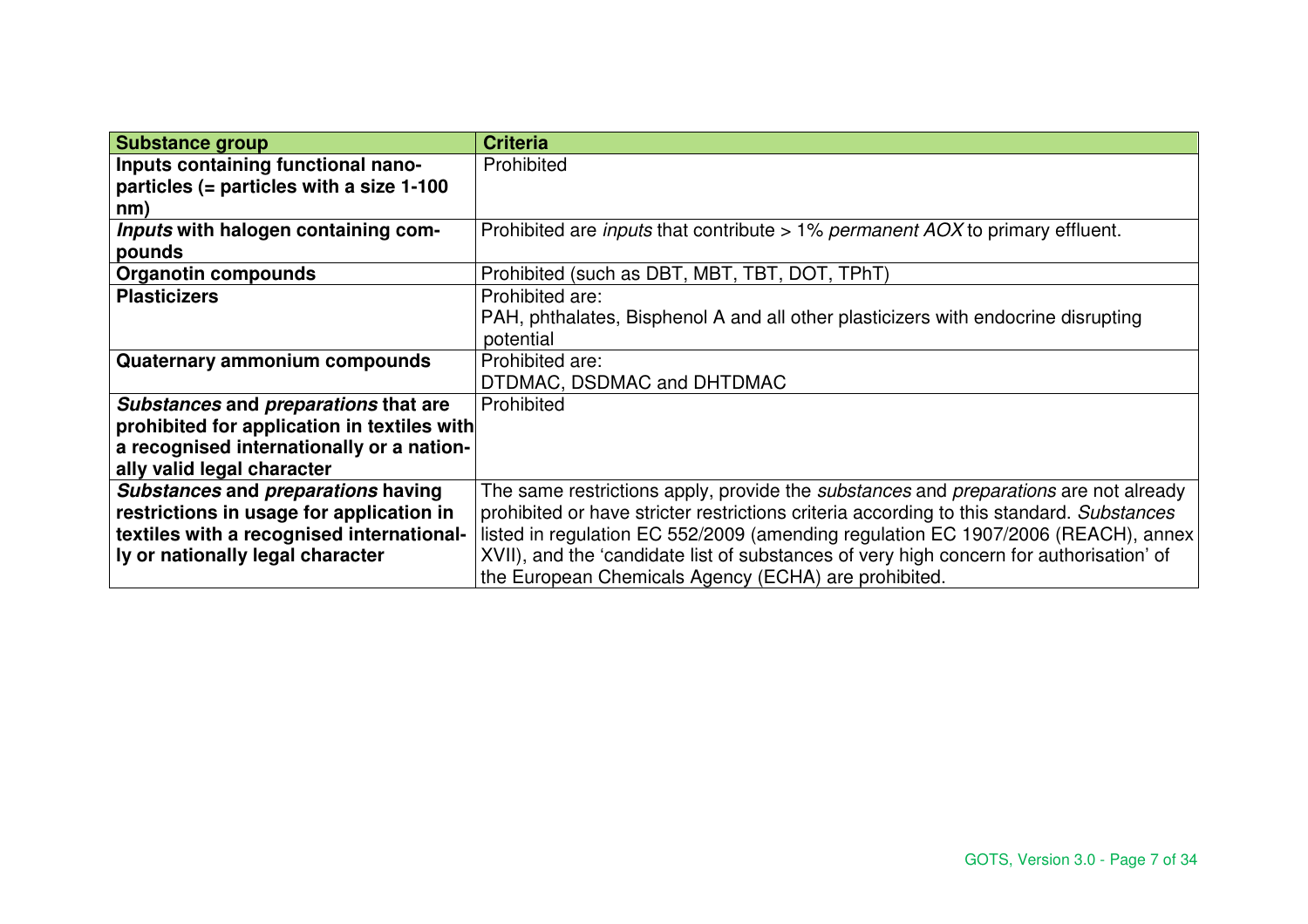# **2.3.2. Requirements related to hazards and toxicity**

| <b>Substance group</b>                    | <b>Criteria</b>                                                                                       |
|-------------------------------------------|-------------------------------------------------------------------------------------------------------|
| Inputs that are assigned to specific risk | Prohibited are substances that are assigned to any of the following risk phrases or                   |
| phrases (hazard statements) related to    | combinations thereof (in accordance with the classification of Directive 67/548EEC):                  |
| health hazards                            |                                                                                                       |
|                                           | R26: Very toxic by inhalation                                                                         |
|                                           | R27: Very toxic in contact with skin                                                                  |
|                                           | R28: Very toxic if swallowed                                                                          |
|                                           | R39: Danger of very serious irreversible effects                                                      |
|                                           | R40: Limited evidence of a carcinogenic effect                                                        |
|                                           | R45: May cause cancer                                                                                 |
|                                           | R46: May cause heritable genetic damage                                                               |
|                                           | R48: Danger of serious damage to health by prolonged exposure                                         |
|                                           | R49: May cause cancer by inhalation                                                                   |
|                                           | R60: May impair fertility                                                                             |
|                                           | R61: May cause harm to the unborn child                                                               |
|                                           | R62: Possible risk of impaired fertility                                                              |
|                                           | R63: Possible risk of harm to the unborn child                                                        |
|                                           | R68: Possible risk of irreversible effects                                                            |
|                                           |                                                                                                       |
|                                           | Prohibited are <i>preparations</i> that contain at least one <i>substance</i> that is assigned to any |
|                                           | of these risk phrases or combinations thereof and <i>preparations</i> that are directly as-           |
|                                           | signed to any of these risk phrases or combinations thereof (in accordance with the                   |
|                                           | classification of Directive 1999/45 EC, amended by Directive 2006/8/EC). For inputs                   |
|                                           | assessed according to the Global Harmonized System (GHS) the equivalent hazard                        |
|                                           | statements apply (annex 3 of GHS).                                                                    |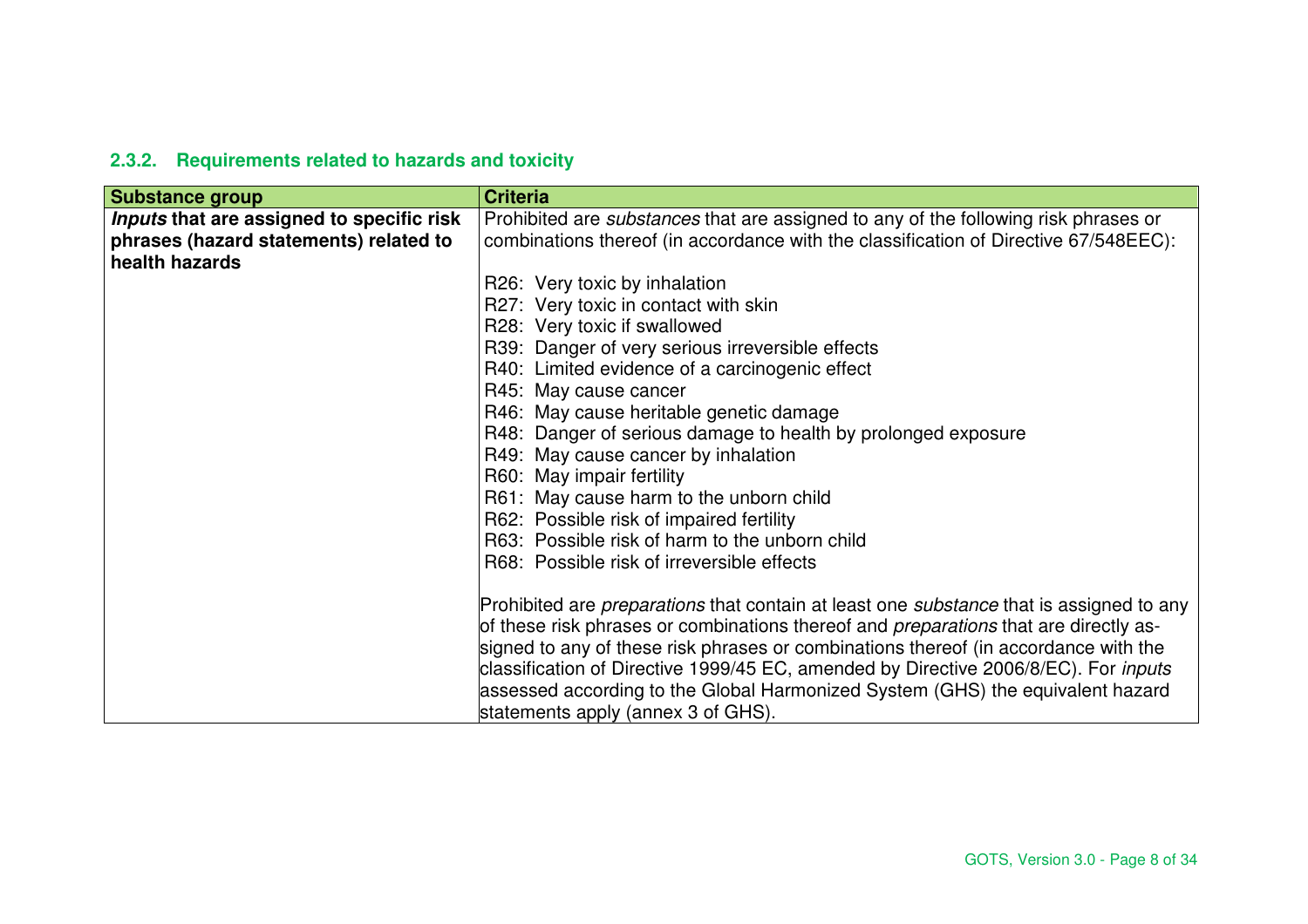| <b>Substance group</b>                                                                                       | <b>Criteria</b>                                                                                                                                                                                                                                                                                                                                                                                                                                                                                                                                                                                                                                                                                   |
|--------------------------------------------------------------------------------------------------------------|---------------------------------------------------------------------------------------------------------------------------------------------------------------------------------------------------------------------------------------------------------------------------------------------------------------------------------------------------------------------------------------------------------------------------------------------------------------------------------------------------------------------------------------------------------------------------------------------------------------------------------------------------------------------------------------------------|
| Inputs that are assigned to specific risk<br>phrases (hazard statements) related to<br>environmental hazards | Prohibited are <i>preparations</i> that are assigned to any of the following (combinations of)<br>risk phrases (in accordance with the classification of Directive 1999/45EC, amended<br>by Directive 2006/8/EC):                                                                                                                                                                                                                                                                                                                                                                                                                                                                                 |
|                                                                                                              | R50:<br>Very toxic to aquatic organisms<br>R50/53: Very toxic to aquatic organisms, may cause long-term adverse effects in the<br>aquatic environment                                                                                                                                                                                                                                                                                                                                                                                                                                                                                                                                             |
|                                                                                                              | R51/53: Toxic to aquatic organisms, may cause long-term adverse effects in the<br>aquatic environment                                                                                                                                                                                                                                                                                                                                                                                                                                                                                                                                                                                             |
|                                                                                                              | R54:<br>Toxic to flora<br>R55:<br>Toxic to fauna                                                                                                                                                                                                                                                                                                                                                                                                                                                                                                                                                                                                                                                  |
|                                                                                                              | R56:<br>Toxic to soil organisms                                                                                                                                                                                                                                                                                                                                                                                                                                                                                                                                                                                                                                                                   |
|                                                                                                              | R58:<br>May cause long-term adverse effects in the environment                                                                                                                                                                                                                                                                                                                                                                                                                                                                                                                                                                                                                                    |
|                                                                                                              | R59:<br>Dangerous for the ozone layer                                                                                                                                                                                                                                                                                                                                                                                                                                                                                                                                                                                                                                                             |
|                                                                                                              | Prohibited are <i>substances</i> that are assigned to any of these (combinations of) risk<br>phrases, if applied as direct <i>input</i> (in accordance with the classification of Directive<br>67/548EEC). If applied as part of a <i>preparation</i> , substances that are assigned to any<br>of these (combinations of) risk phrases are not prohibited as long as they do not trig-<br>ger a classification of the preparation itself with the mentioned risk phrases (due to low<br>concentrations of the <i>substances</i> in the <i>preparation</i> ).<br>For inputs assessed according to the Global Harmonized System (GHS) the equiva-<br>lent hazard statements apply (annex 3 of GHS). |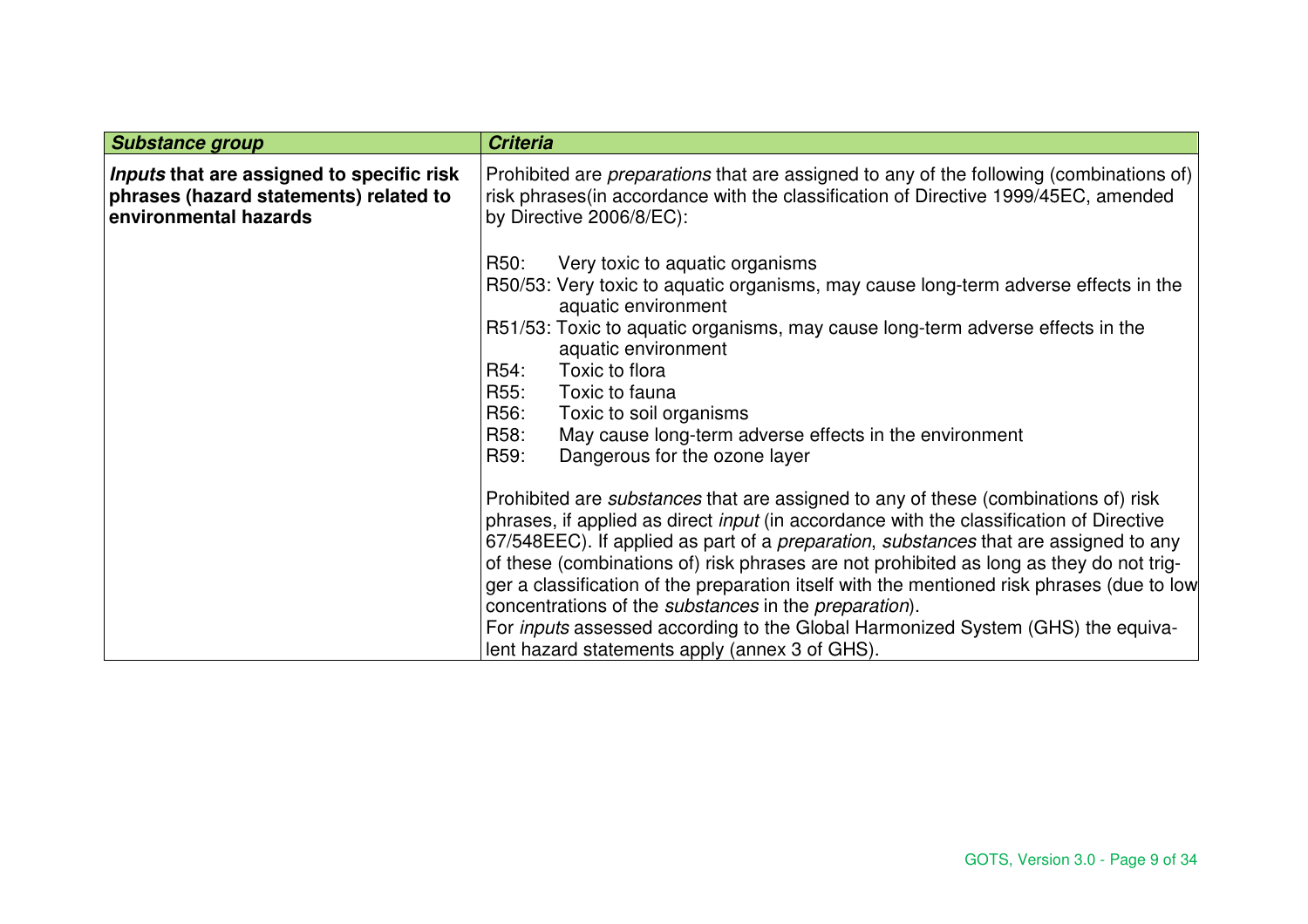All preparations applied must further comply with the following requirements:

| Parameter                                              | <b>Criteria</b>                                                                                              |
|--------------------------------------------------------|--------------------------------------------------------------------------------------------------------------|
| <b>Oral Toxicity</b> $\frac{1}{2}$                     | $LD_{50} > 2000$ mg/kg <sup>2)</sup>                                                                         |
| <b>Aquatic Toxicity</b> $3)$                           | $LC_{50}$ , $EC_{50}$ , $IC_{50} > 1$ mg/l                                                                   |
|                                                        |                                                                                                              |
| Relation of biodegradability / eliminabil-             | Only allowed, if:                                                                                            |
| $\left $ ity <sup>4)</sup> to aquatic toxicity $^{3)}$ | $<$ 70% and $>$ 100 mg/l                                                                                     |
|                                                        | $> 70\%$ and $> 10$ mg/l                                                                                     |
|                                                        | $> 95\%$ and $> 1$ mg/l                                                                                      |
| <b>Bio-accumulativity / Biodegradability</b>           | Substances, known to be 'bio-accumulative' <sup>5)</sup> and not biodegradable <sup>6)</sup> are prohibited. |

1) Performing new animal tests to determine unknown LD<sub>50</sub> values is prohibited. Instead alternative methods (such as conclusions on analogy, calculation from available data of substances contained, in vitro test) may be used to determine unknown values

2) Substances and preparations, such as alkaline and acids, that fail to meet this requirement because of their pH value only, are exempt from this requirement.

3) Test method [duration]: LC<sub>50</sub> fish: Performing new fish tests to determine unknown LC<sub>50</sub> fish values is prohibited. Instead alternative methods to OECD 203 [96hr] (such as conclusions on analogy, calculation from available data of substances contained, fish egg test, in vitro test) may be used to determine unknown values; EC50 daphnia, OECD 202 [48hr]; algae IC50, OECD 201 [72hr ]

4) Testing methods: OECD 301 A, OECD 301, E, ISO 7827, OECD 302 A, ISO 9887, OECD 302 B, ISO 9888 or OECD 303A; alternatively to meet the 70% level a *preparation*  tested with one of the methods OECD 303A or ISO 11733 a percentage degradation of at least 80% must be shown - or if tested with one of the methods OECD 301 B, ISO 9439, OECD 301 C, OECD 302 C, OECD 301 D, ISO 10707, OECD 301 F, ISO 9408, ISO 10708 or ISO 14593 a percentage degradation of at least 60% must be shown.To meet the 95% level, if tested with any of the mentioned methods a percentage degradation of 95% must be shown. Testing duration with each method is 28 days.

5) A substance is considered as (potentially) bio-accumulative, if BCF (= bio-concentration factor) ≥ 100 or if log Pow (= logarithm of the n-octanol-water partition coefficient) ≥ 3

6) Testing requirement: >70% OECD 301A [28d] or equivalent testing method according to footnote 4, except test methods related to eliminability (OECD 302)

## **2.3.3. Assessment basis for chemical inputs**

Basis for assessment of all chemical *inputs (substances and preparations*) is the Material Safety Data Sheet (MSDS), prepared according to an applicable recognised norm or directive. The Approved Certifiers should, where appropriate and felt necessary, include further sources of information (such as additional toxicological and environmental data on specific components of the auxiliary agents, test reports and independent lab analysis) in the assessment.

 Certifiers with approval for this specific scope are authorised to issue conformity documents to the chemical supply industry listing the trade names of *preparations* that have been assessed and found to be compliant with the criteria of this standard. All chemical inputs intended to be used to process GOTS Goods are subject to approval by a GOTS Approved Certifier prior to their usage.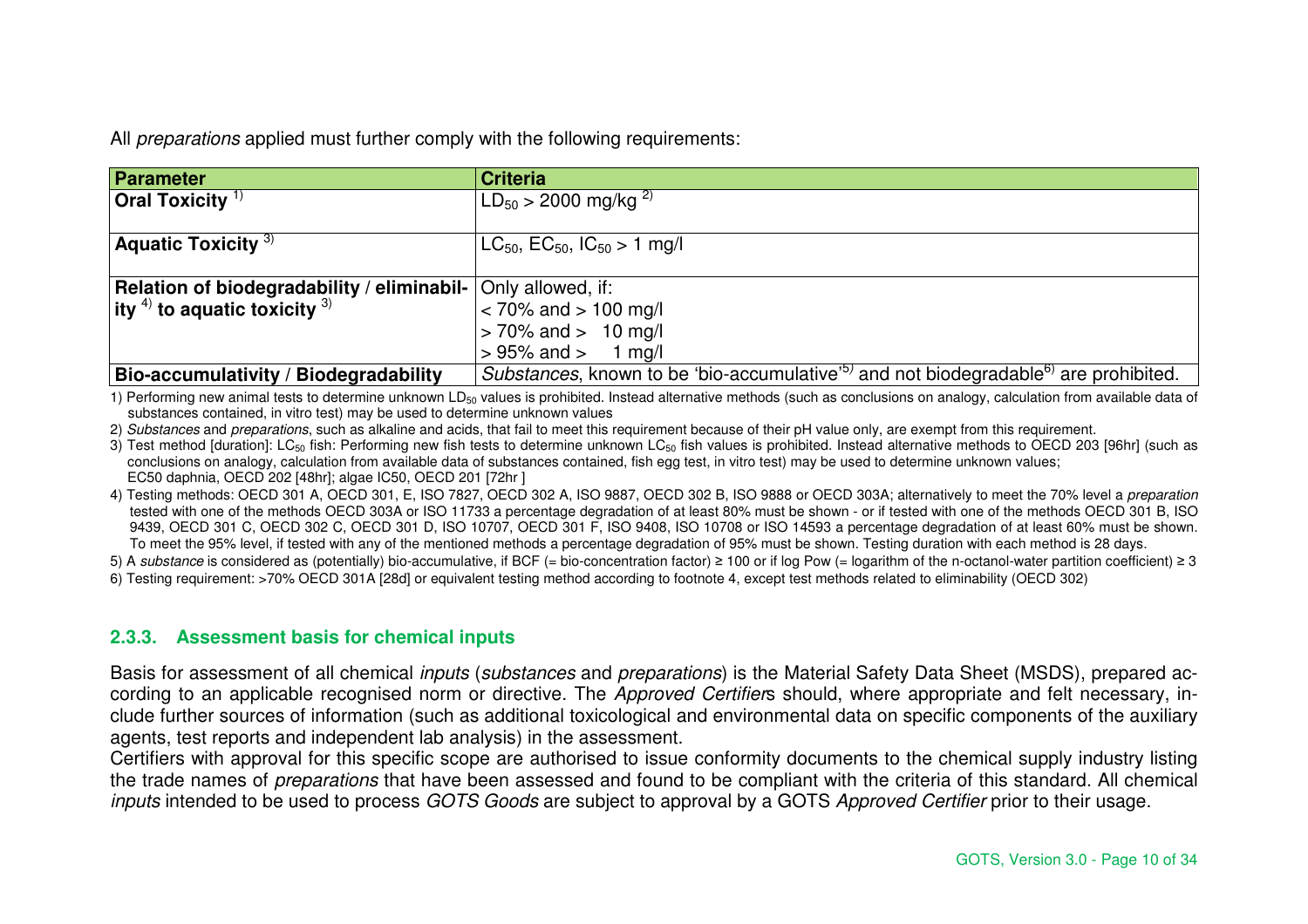## **2.4. Specific requirements for processing and test parameters**

## **2.4.1. Separation and Identification**

All stages through the processing chain must be established so as to ensure that organic and conventional fibres are not commingled and that organic fibres and GOTS Goods are not contaminated by contact with prohibited substances.

All organic raw materials must be clearly labelled and identified as such at all stages of the processing chain.

## **2.4.2. Spinning**

Allowed are additives that meet the basic requirements as set in chapter 2.3.1. and 2.3.2. only. Any paraffin products used must be fully refined with a limited value for residual oil of 0,5%.

## **2.4.3. Sizing and weaving / knitting**

Allowed sizing agents include starch, starch derivatives, other natural substances and CMC (carboxymethylcellulose). Polyvinylalcohol (PVA) and Polyacrylate (PAC) may be used for no more than 25% of the total sizing in combination with natural substances only, calculated for the chemical without water.

Knitting / weaving oils must not contain heavy metals. Other *inputs* must be derived from *natural materials* only.

## **2.4.4. Non-woven manufacture**

Allowed non-woven manufacturing processing includes only mechanical compaction, webbing and entangling such as hydro entanglement.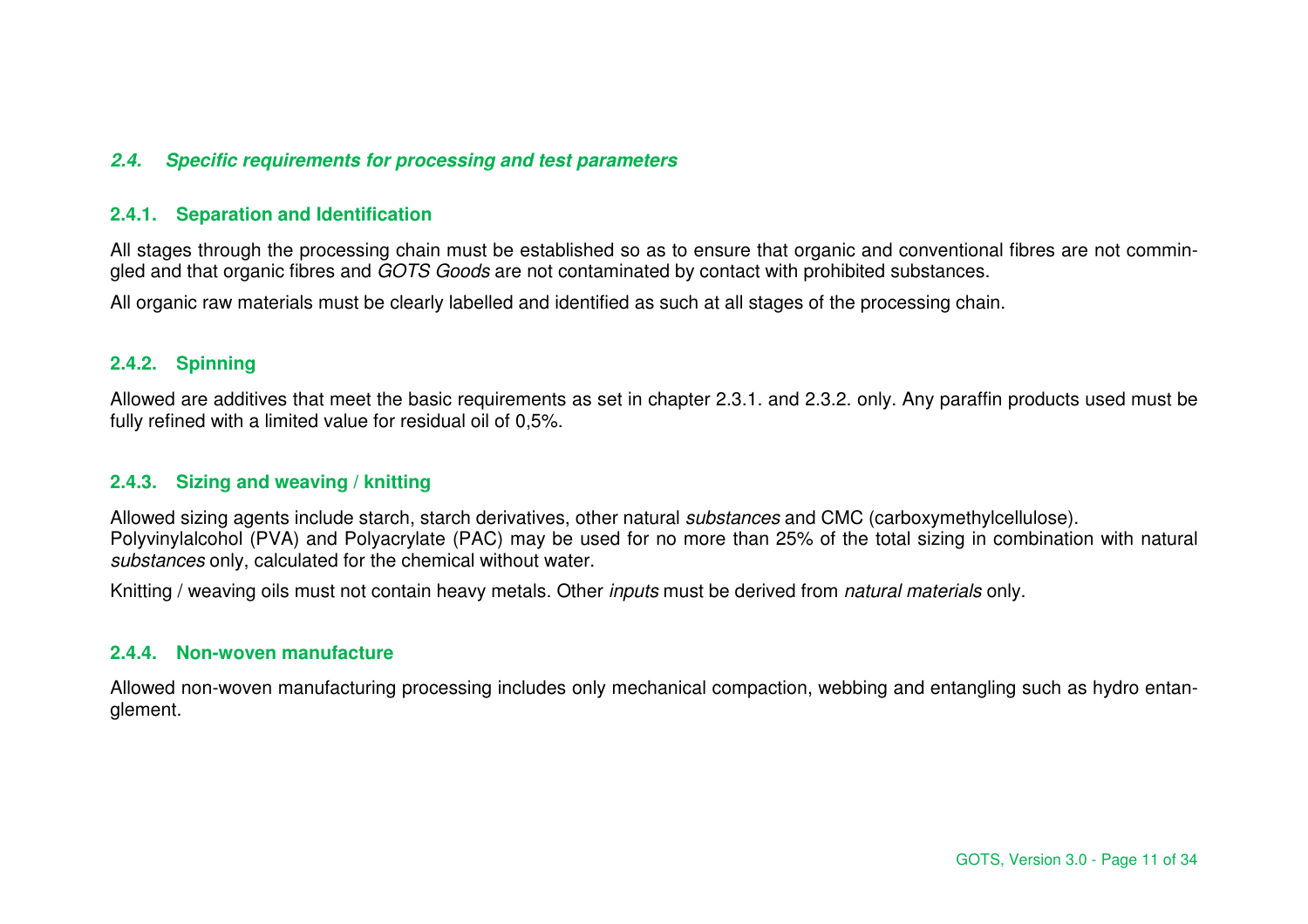## **2.4.5. Pre-treatment stages, wet processing**

| <b>Pre-treatment stage</b>           | <b>Criteria</b>                                                                                                                                                                                                                                                    |
|--------------------------------------|--------------------------------------------------------------------------------------------------------------------------------------------------------------------------------------------------------------------------------------------------------------------|
| Ammonia treatment                    | Prohibited                                                                                                                                                                                                                                                         |
|                                      | - Exception: allowed for after-treatment of wool, if performed in closed system.                                                                                                                                                                                   |
| <b>Bleaches</b>                      | On basis of oxygen only (peroxides, ozone, etc.). Approved Certifiers may grant exceptions<br>for non-cotton fibre products where oxygen bleaches are not sufficiently functional, provide<br>they meet the basic requirements as set in chapter 2.3.1. and 2.3.2. |
| Boiling, kiering, washing            | Allowed are auxiliaries that meet the basic requirements as set in chapter 2.3.1. and 2.3.2. on-<br>ly. Washing detergents must not contain phosphates.                                                                                                            |
| <b>Chlorination of wools</b>         | Prohibited                                                                                                                                                                                                                                                         |
| <b>Desizing</b>                      | Allowed are GMO free enzymatic desizing and other auxiliaries that meet the basic require-<br>ments as set in chapter 2.3.1. and 2.3.2. only                                                                                                                       |
| <b>Mechanical/thermal treatments</b> | Allowed                                                                                                                                                                                                                                                            |
| <b>Mercerization</b>                 | Allowed with auxiliaries that meet the basic requirements as set in chapter 2.3.1. and 2.3.2.<br>only. Alkaline must be recycled.                                                                                                                                  |
| <b>Optical brightening</b>           | Allowed are optical brighteners that meet all criteria for the selection of dyes and auxiliaries as                                                                                                                                                                |
|                                      | set in chapter 2.4.6. Dyeing.                                                                                                                                                                                                                                      |
| Other, not explicitly listed pre-    | Allowed are mechanical / thermal pre-treatment methods and such with the use of substances                                                                                                                                                                         |
| treatment methods                    | on basis of <i>natural materials</i> .                                                                                                                                                                                                                             |

## **2.4.6. Dyeing**

| <b>Parameter</b>                  | <b>Criteria</b>                                                                               |
|-----------------------------------|-----------------------------------------------------------------------------------------------|
| Selection of dyes and auxiliaries | Allowed are natural dyes, synthetic dyes and auxiliaries that meet the requirements as set in |
|                                   | chapter $2.3.1$ and $2.3.2$ . only.                                                           |
|                                   | Prohibited are azo dyes that release carcinogenic arylamine compounds (MAC III, category      |
|                                   | 1,2,3)                                                                                        |
|                                   | Prohibited are (disperse) dyes classified as allergenic.                                      |
|                                   | Prohibited are dyes containing heavy metals as an integral part of the dye molecule (e.g.     |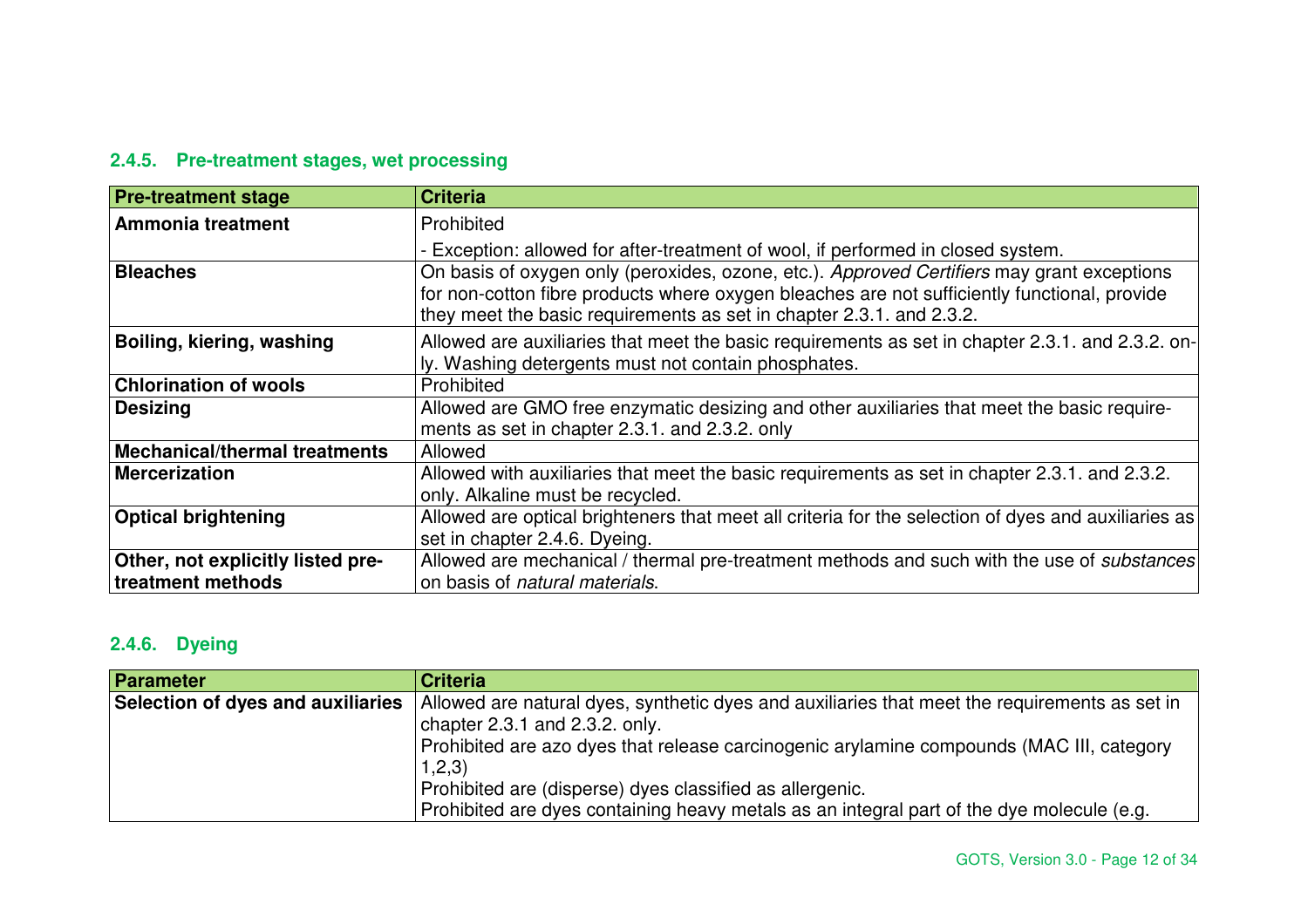| Parameter | <b>Criteria</b>                                                                                                                                                                                                                                                                                                                                                                   |
|-----------|-----------------------------------------------------------------------------------------------------------------------------------------------------------------------------------------------------------------------------------------------------------------------------------------------------------------------------------------------------------------------------------|
|           | heavy metal dyes, certain reactive dyes) under consideration of the following exceptions:<br>- General exception for Iron<br>- Specific exception for copper: permitted up to 5% per weight in blue, green and turquoise<br>dyestuffs.<br>The use of natural dyes and auxiliaries that are derived from a threatened species listed on<br>the Red List of the IUCN is prohibited. |

## **2.4.7. Printing**

| Parameter                       | <b>Criteria</b>                                                                                                           |
|---------------------------------|---------------------------------------------------------------------------------------------------------------------------|
| Selection of dyes, pigments and | Allowed are dyes, pigments and auxiliaries that meet the requirements as set in chapter 2.3.1                             |
| auxiliaries                     | and 2.3.2 only.                                                                                                           |
|                                 | Flock printing is allowed with natural and regenerated fibres if the fibres used meet the limit                           |
|                                 | values for residues as listed in chapter 2.4.16.                                                                          |
|                                 | Ammonia is allowed as required buffer in pigment printing pastes.                                                         |
|                                 | Prohibited are dyes containing heavy metals as an integral part of the dye molecule (e.g.                                 |
|                                 | heavy metal dyes, certain reactive dyes) under consideration of the following exceptions:<br>- General exception for Iron |
|                                 | - Specific exception for copper: permitted up to 5% per weight in blue, green and turquoise<br>dyestuffs only.            |
|                                 | Prohibited are discharge printing methods using aromatic solvents.                                                        |
|                                 | Prohibited are plastisol printing methods using phthalates and PVC.                                                       |
|                                 | Prohibited are azo dyes and pigments that release carcinogenic arylamine compounds (MAC                                   |
|                                 | III, category 1,2,3)                                                                                                      |
|                                 | The use of natural dyes and auxiliaries that are derived from a threatened species listed on                              |
|                                 | the Red List of the IUCN is prohibited.                                                                                   |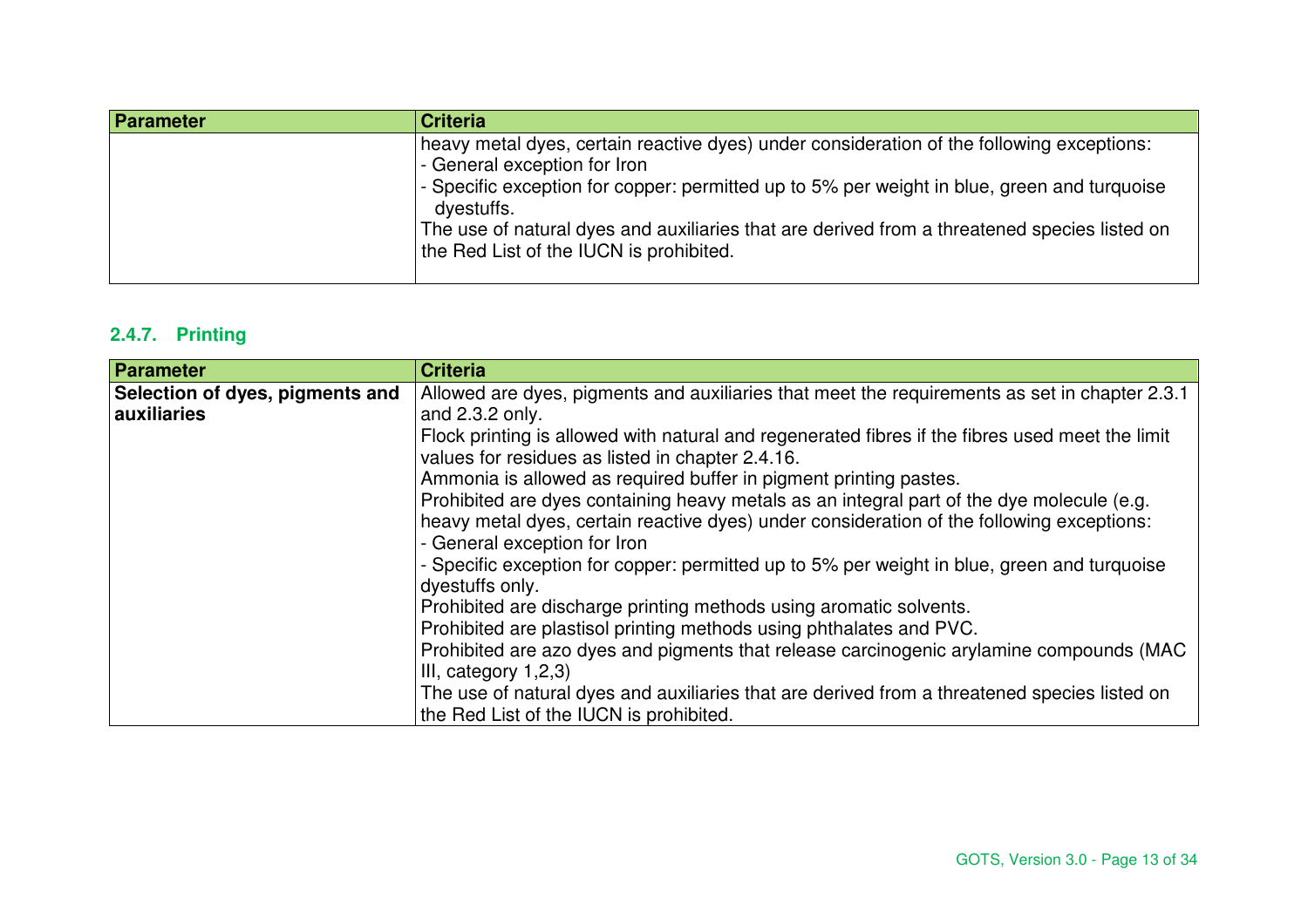## **2.4.8. Finishing**

| <b>Parameter</b>               | <b>Criteria</b>                                                                                                                                                                                 |
|--------------------------------|-------------------------------------------------------------------------------------------------------------------------------------------------------------------------------------------------|
| Selection of finishing methods | Allowed are mechanical, thermal and other physical finishing methods.                                                                                                                           |
| and auxiliaries                | Allowed are natural and synthetic <i>inputs</i> that meet the basic requirements as set in chapter                                                                                              |
|                                | $ 2.3.1$ and 2.3.2 only.                                                                                                                                                                        |
|                                | Prohibited in general is the use of synthetic <i>inputs</i> for anti-microbial finishing (including bio-<br>cides), coating, filling and stiffening, lustring and matting as well as weighting. |
|                                | Prohibited are garment finishing methods that are considered to be harmful to the workers<br>(such as sand blasting of denim).                                                                  |

## **2.4.9. Requirements for additional materials and accessories**

| <b>Additional Materials</b>             | <b>Criteria</b>                                                                                       |
|-----------------------------------------|-------------------------------------------------------------------------------------------------------|
| <b>Fibre materials accepted for the</b> | Allowed are:                                                                                          |
| remaining non-organic balance of        | - conventional natural fibres (all non GMO vegetable and animal fibres)                               |
| the product's material composi-         | - mineral fibres (except asbestos)                                                                    |
| tion according to chapter 2.2.1.        | - regenerated fibres (cellulosic based such as viscose, modal, lyocell or acetate                     |
| and 2.2.2.                              | and protein based; the raw materials used must be non GMO)                                            |
|                                         | - synthetic (polymer) fibres: only polyamide, polyester, polypropylene and polyurethane<br>(elastane) |
|                                         | The additional fibre materials may be mixed with the organic fibres to the fabric or used in cer-     |
|                                         | tain details of the product. From $1st$ January 2014 onwards any polyester used must be made          |
|                                         | from post-consumer recycled material.                                                                 |
|                                         | All additional materials must meet the limit values for residues as listed in chapter 2.4.16.         |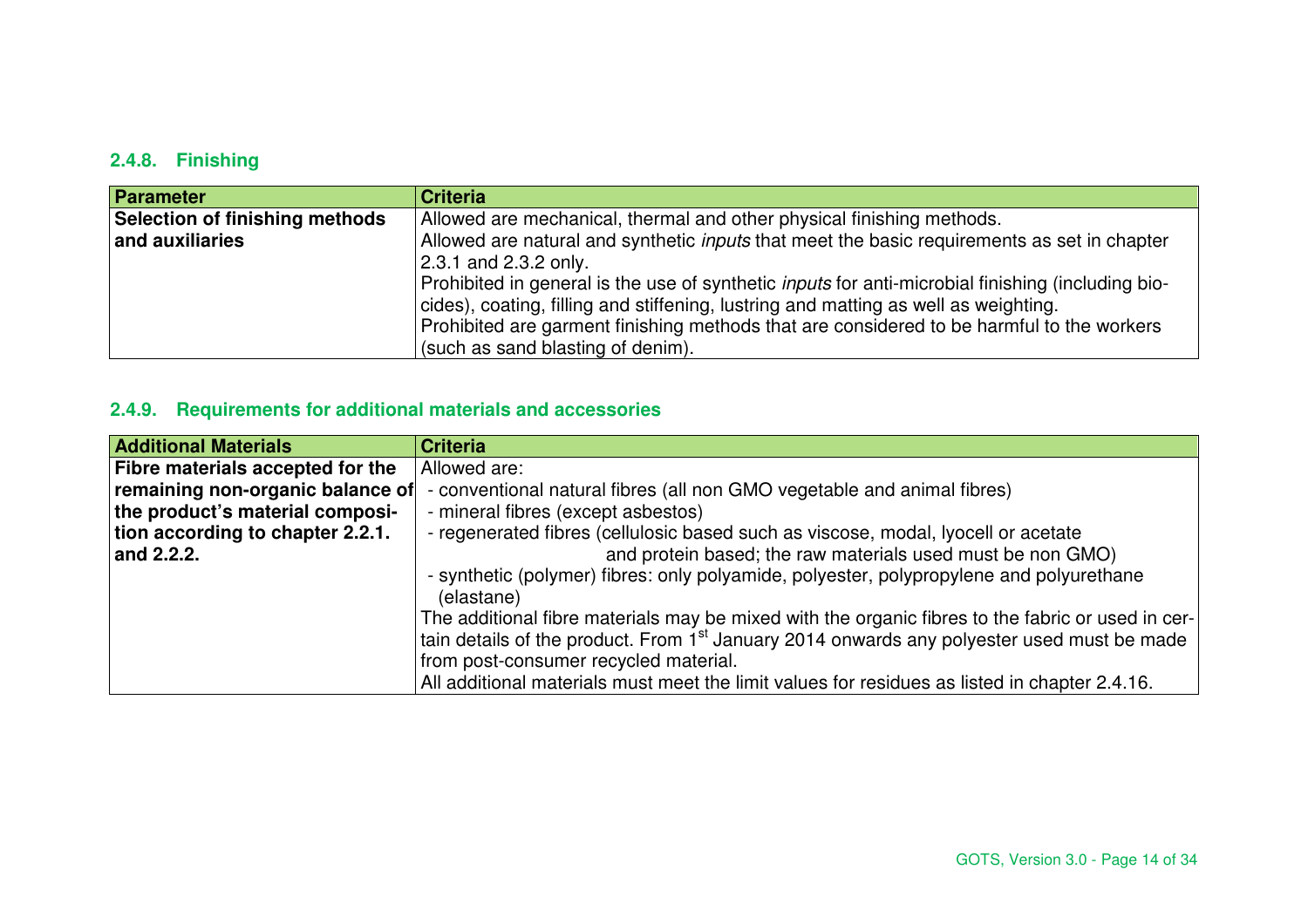| <b>Accessories</b>                   | <b>Criteria</b>                                                                                             |
|--------------------------------------|-------------------------------------------------------------------------------------------------------------|
| <b>Material in general</b>           | Allowed are natural materials including biotic material (such as natural fibre, wood, leather,              |
|                                      | horn, bone, stone, shell) and inorganic material (such as minerals and metals).                             |
|                                      | Regenerated and synthetic materials are allowed, if their use is not explicitly restricted in the           |
|                                      | below list of <i>accessories</i> .                                                                          |
|                                      | From 1 <sup>st</sup> January 2014 onwards any polyester used must be made from post-consumer recy-          |
|                                      | cled material.                                                                                              |
|                                      | Prohibited is the use of:                                                                                   |
|                                      | - chrome (e.g. as component of a metal)                                                                     |
|                                      | - nickel (e.g. as component of a metal)                                                                     |
|                                      | - material from threatened animals, plant and timber                                                        |
|                                      | - PVC                                                                                                       |
|                                      | All materials used for <i>accessories</i> must not contain any prohibited <i>input</i> as listed in chapter |
|                                      | 2.3.1 and must meet the limit values for residues as listed in chapter 2.4.16.                              |
| Appliqué, borders, buckles,          | Allowed are natural materials and material compositions that are permitted for the applicable               |
| cords, hatbands, laces, linings,     | label grade of the GOTS Good as defined in chapter 2.2.1 respective 2.2.2.                                  |
| supports and frames                  |                                                                                                             |
| Buttons and press-studs, edg-        | The requirements as specified in the line 'material in general' apply.                                      |
| ings, elastic bands and yarns,       |                                                                                                             |
| embroidery yarns, fasteners and      |                                                                                                             |
| closing systems, inlays, inter-      |                                                                                                             |
| face, labels, interlinings, pockets, |                                                                                                             |
| seam bindings, sewing threads,       |                                                                                                             |
| shoulder pads, zips                  |                                                                                                             |
| Other, not explicitly listed acces-  | Allowed are natural materials and material compositions that are permitted for the applicable               |
| sories                               | label grade of the GOTS Good as defined in chapter 2.2.1 respective 2.2.2.                                  |
|                                      | Approved certifiers may grant exceptions for other materials if the required properties cannot              |
|                                      | be achieved by using natural materials.                                                                     |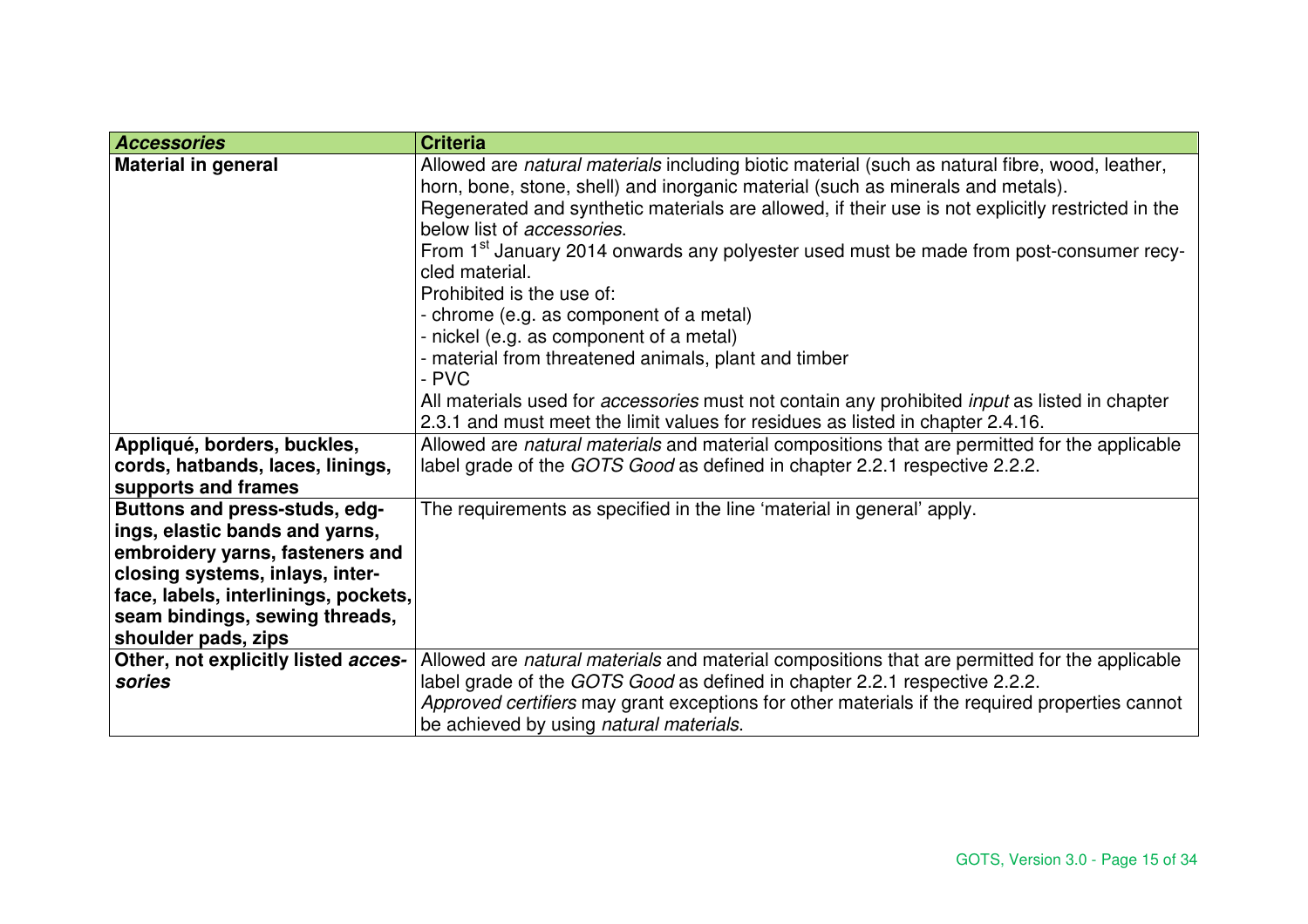## **2.4.10. Environmental management**

Operators must have a written environmental policy. Depending on the processing stages performed, the policy should include:

- person responsible
- data on energy and water consumption per kg of textile output
- target goals and procedures to reduce energy and water consumption per kg of textile output
- the monitoring of waste and discharges
- procedures to minimise waste and discharges
- procedures to follow in case of waste and pollution incidents
- documentation of staff training in the conservation of water and energy, the proper and minimal use of chemicals and their correct disposal
- programme for improvement

Wet processing units must keep full records of the use of chemicals, energy, water consumption and waste water treatment, including the disposal of sludge. In particular they must continuously measure and monitor waste water temperature, waste water pH and sediment quantities.

#### **2.4.11. Waste water treatment**

Wastewater from all wet processing sites must be treated in an internal or external functional wastewater treatment plant before discharged to surface waters. The applicable national and local legal requirements for waste water treatment (including limit values with regard to pH, temperature, TOC, BOD, COD and residues) must be fulfilled. Wastewater from wool scouring sites must, when discharged to surface waters after treatment (whether on-site or off-site), have a COD content of less than 45 g/kg greasy wool. Treatment of wastewater from water retting of bast fibres must achieve a reduction of COD (or TOC) of at least 95% for hemp fibres and 75% for all other bast fibres. Wastewater from all other wet-processing sites must, when discharged to surface waters after treatment (whether on-site or off site), have a COD content of less than 20 g/kg of textile output expressed as an annual average. Any treated effluent that is discharged to surface waters, must have a pH between 6 and 9 (unless the pH of the receiving water is outside this range) and a temperature of less than 40C° (unless the temperature of the receiving water is above this value). The copper content must not exceed 0,5 mg/l.

Wastewater analyses must be performed and documented periodically at normal operating capacity.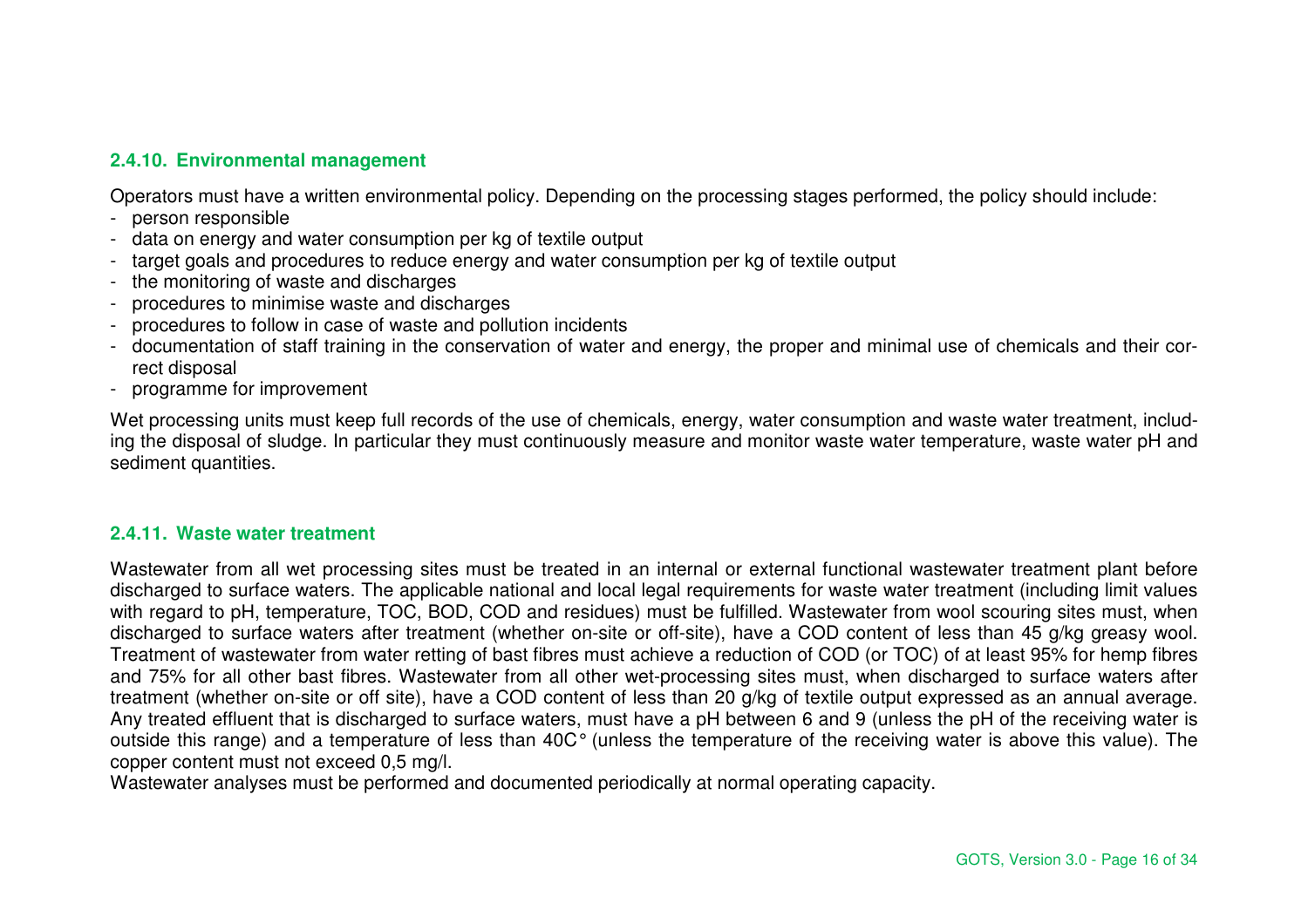## **2.4.12. Storage, packaging and transport**

Organic textile products must be stored and transported in such a manner as to prevent contamination by prohibited substances and commingling with conventional products or substitution of the contents.

Packaging material must not contain PVC. From 1<sup>st</sup> January 2014 onwards any paper or cardboard used in packaging material, hang tags, swing tags etc. must be post-consumer recycled or certified according to FSC or PEFC.

Transport means and routes must be documented.

 In cases where pesticides/biocides must be used in storerooms / transport means, they have to comply with the applicable international or national organic production standard.

In the event that treatment of a raw organic fibre product with a substance that does not comply with the applicable international or national organic production standard is legally required in an importing country and for the product in question (e.g. by governmental phytosanitary regulations), a derogation for the application of the prohibited substance may be granted by the importer's GOTS Approved Certifier, provided that:

- a) No alternative treatment is permitted by the importing country's legislation (e.g. phytosanitary regulations), as documented by a statement from the responsible government agency; and
- b) Prior to acceptance by the GOTS certified importer the treated raw organic fibre product must be tested for residues of the prohibited substance under the supervision of the importer's GOTS Approved Certifier, with no such residues being detected.
- c) This derogation will remain in effect until such time as the responsible government agency approves an alternative treatment for the raw imported organic fibre material that is permitted under the GOTS, or two years from adoption of this provision, whichever is sooner.

## **2.4.13. Record keeping & internal quality assurance**

All operational procedures and practices must be supported by effective documented control systems and records that enable to trace:

- The origin, nature and quantities of organic products which have been delivered to the unit
- The nature, quantities and consignees of GOTS Goods which have left the unit
- Any other information such as origin, nature and quantities of raw materials, accessories and chemical inputs delivered to the unit and the composition of manufactured products that may be required for the purposes of proper inspection of the operation

Certified Entities purchasing organic fibres must receive and maintain transaction certificates (=certificates of inspection), issued by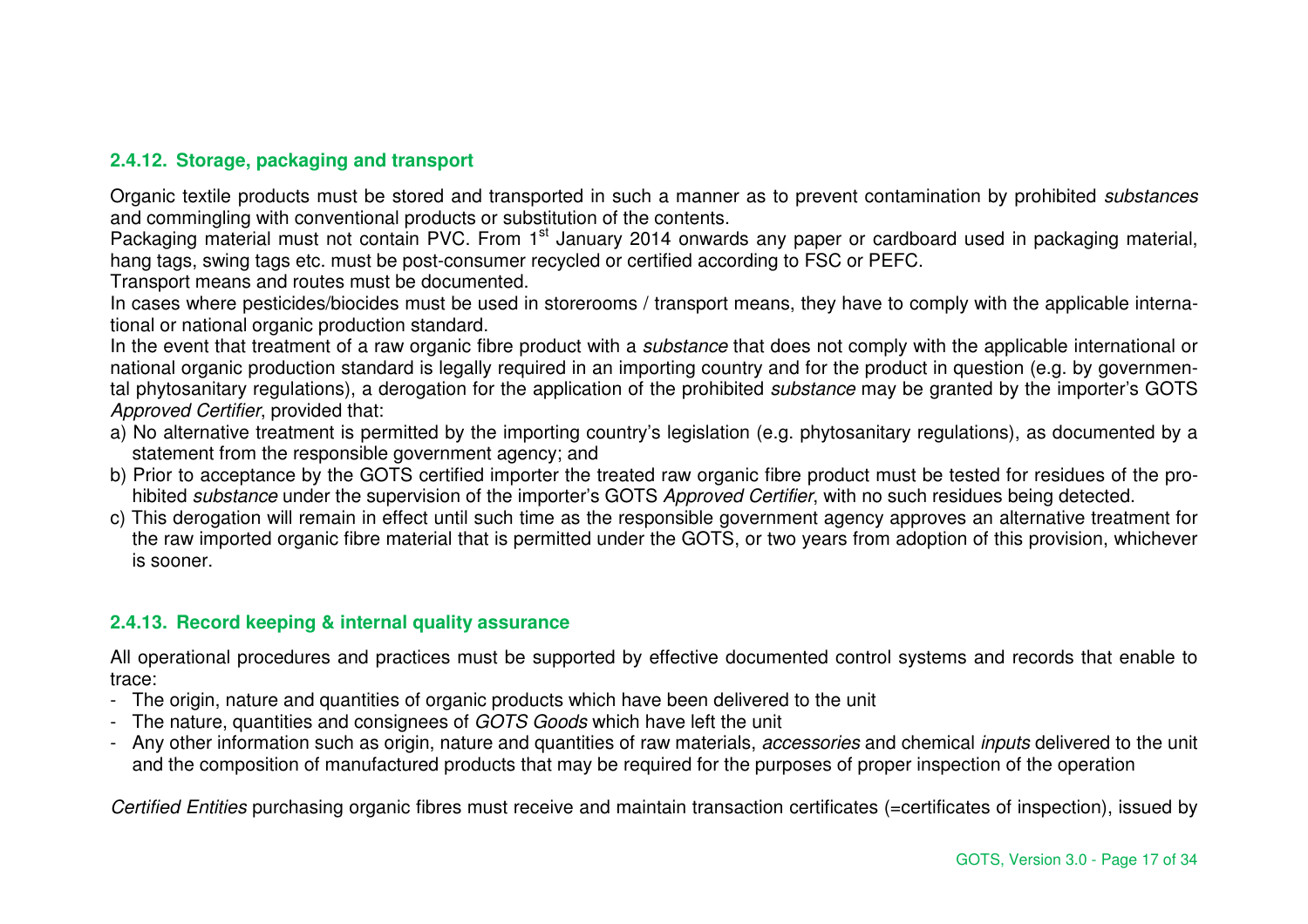a recognised certifier and certified in accordance with the criteria of chapter 1.4 for the whole quantity purchased. Certified Entities purchasing GOTS Goods must receive and maintain a proof on the GOTS certified status (e.g. transaction certificate) issued by an Approved Certifier for the whole quantity of GOTS Goods purchased.

The consignee of any organic fibres and GOTS Goods must check the integrity of the packaging or container and verify the origin and nature of the certified products from the information contained in the product marking and corresponding documentation (e.g. invoice, bill of lading, transaction certificate) upon receipt of the certified products.

A product whose GOTS compliant status is in doubt may only be put into processing or packaging after elimination of that doubt.

## **2.4.14. Technical quality parameters**

Any final product labelled according to this standard should comply with the following technical quality parameters. Information about any (potential) non-compliance(s) must be indicated by the licensee of the final product in the product declaration.

| <b>Parameter</b>                             | <b>Criteria</b> | <b>Test method</b> |
|----------------------------------------------|-----------------|--------------------|
| <b>Rubbing fastness, dry</b>                 | $3 - 4$         | ISO 105x12         |
| for fibre blends                             | 3               |                    |
| <b>Rubbing fastness, wet</b>                 | $\overline{2}$  | ISO 105x12         |
|                                              |                 |                    |
| Perspiration fastness, alkaline and acid     | $3 - 4$         | <b>ISO 105 E04</b> |
| for fibre blends                             | 3               |                    |
| <b>Light fastness</b>                        | $3 - 4$         | ISO 105 B02        |
|                                              |                 |                    |
| Dimensional changes after washing at 40 °C   |                 | <b>ISO 6330</b>    |
| resp. at 30 °C for animal fibre material and |                 |                    |
| blends thereof.                              |                 |                    |
| This criterion is only valid for the garment |                 |                    |
| sector.                                      |                 |                    |
| <b>Knitted/hosiery:</b>                      | max. 8%         |                    |
| Woven:                                       | max. 3%         |                    |
| <b>Saliva fastness</b>                       | "FAST" for baby | LMBG B 82.10-1     |
|                                              | and children's  |                    |
|                                              | clothing        |                    |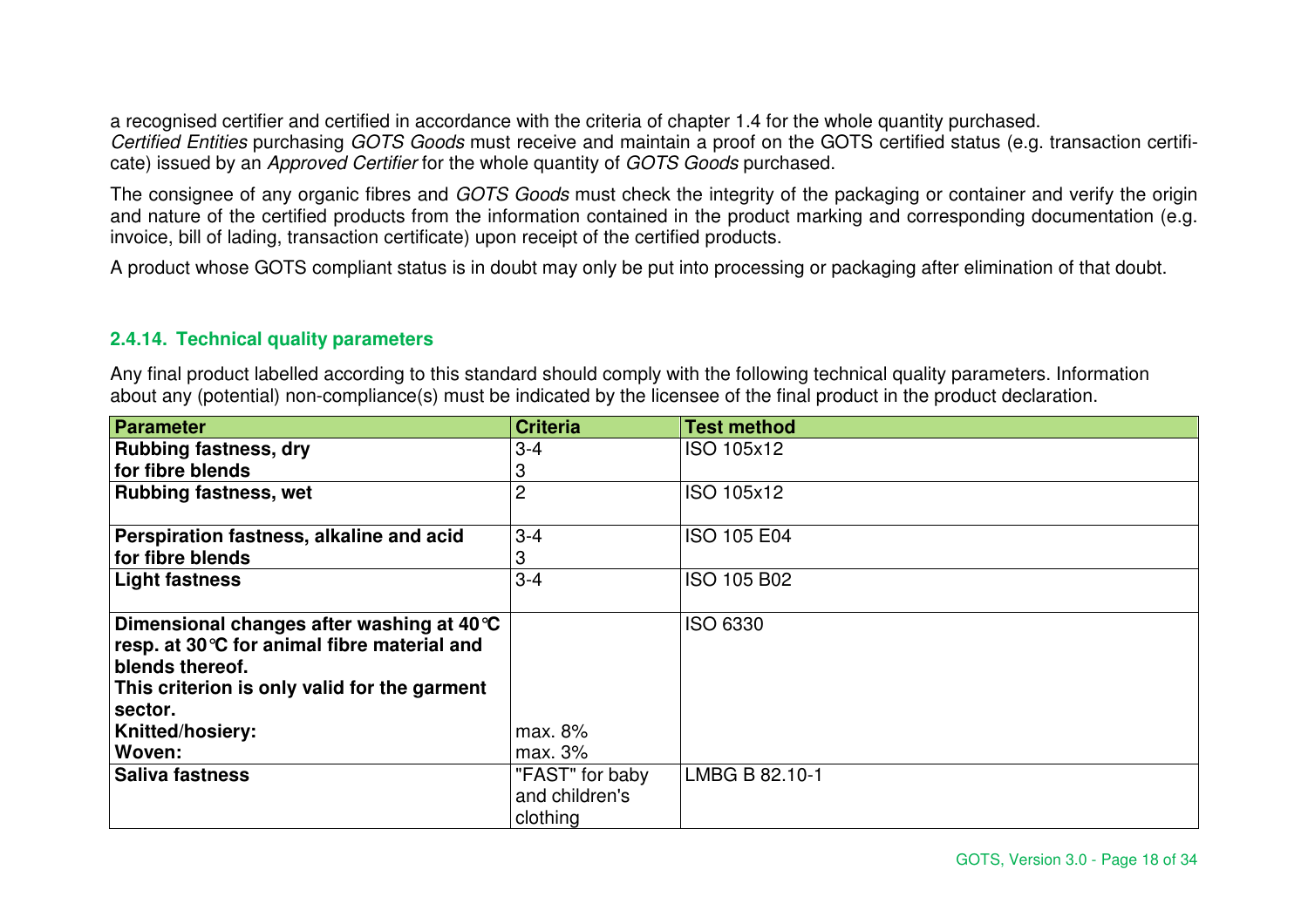| Parameter                                                                                                | <b>Criteria</b> | <b>Test method</b>                                                                       |
|----------------------------------------------------------------------------------------------------------|-----------------|------------------------------------------------------------------------------------------|
| washing fastness when washed at 60 $C$                                                                   | $3 - 4$         | ISO 105 C06 C1M                                                                          |
| <b>Washing fastness of animal fibre material</b><br>and blends thereof when washed at<br>$ 30^{\circ}$ C | l 3-4           | ISO 105 C06 A1S without use of steel balls; analogue with<br>reduced washing temperature |

## **2.4.15. Limit values for residues in GOTS Goods**

Even if produced in compliance with this standard textiles may carry traces of residues (e.g. due to unavoidable contamination). The<br>following table lists the corresponding limit values for *GOTS Goods*:

| <b>Parameter</b>                           | <b>Criteria</b>      | <b>Test method</b>                                          |
|--------------------------------------------|----------------------|-------------------------------------------------------------|
| Arylamines with carcinogenic properties    | $<$ 20 mg/kg         | EN 14362-1                                                  |
| (amine-releasing azo dyes MAC III, catego- |                      |                                                             |
| ry 1,2,3)                                  |                      |                                                             |
| <b>AOX</b>                                 | $< 5.0$ mg/kg        | Extraction with boiling water, adsorption on charcoal, AOX- |
|                                            |                      | Analyzer, ISO 9562 i.A. <sup>1)</sup>                       |
| Disperse dyes (classified as allergenic or | $<$ 30 mg/kg         | <b>DIN 54231</b>                                            |
| carcinogenic)                              |                      |                                                             |
| Formaldehyde                               | $<$ 16 mg/kg         | Japanese Law 112,                                           |
|                                            |                      | ISO 14184-1 i.A.                                            |
| Glyoxal and other short-chain aldehydes    | $<$ 20 mg/kg         | Extraction, HMBT, Photometry UV/VIS                         |
| pH value                                   | $4.5 - 9.0$ (no skin | <b>DIN EN 1413</b>                                          |
|                                            | contact)             |                                                             |
|                                            | $4.5 - 7.5$ (skin    |                                                             |
|                                            | contact and          |                                                             |
|                                            | babywear)            |                                                             |
| <b>Chlorophenols (PCP, TeCP)</b>           | $< 0.01$ mg/kg       | VDI 4301-3, i.A.                                            |
| o-Phenylphenole                            | $< 1.0$ mg/kg        | Extraction, DFG/S19, GC/MS                                  |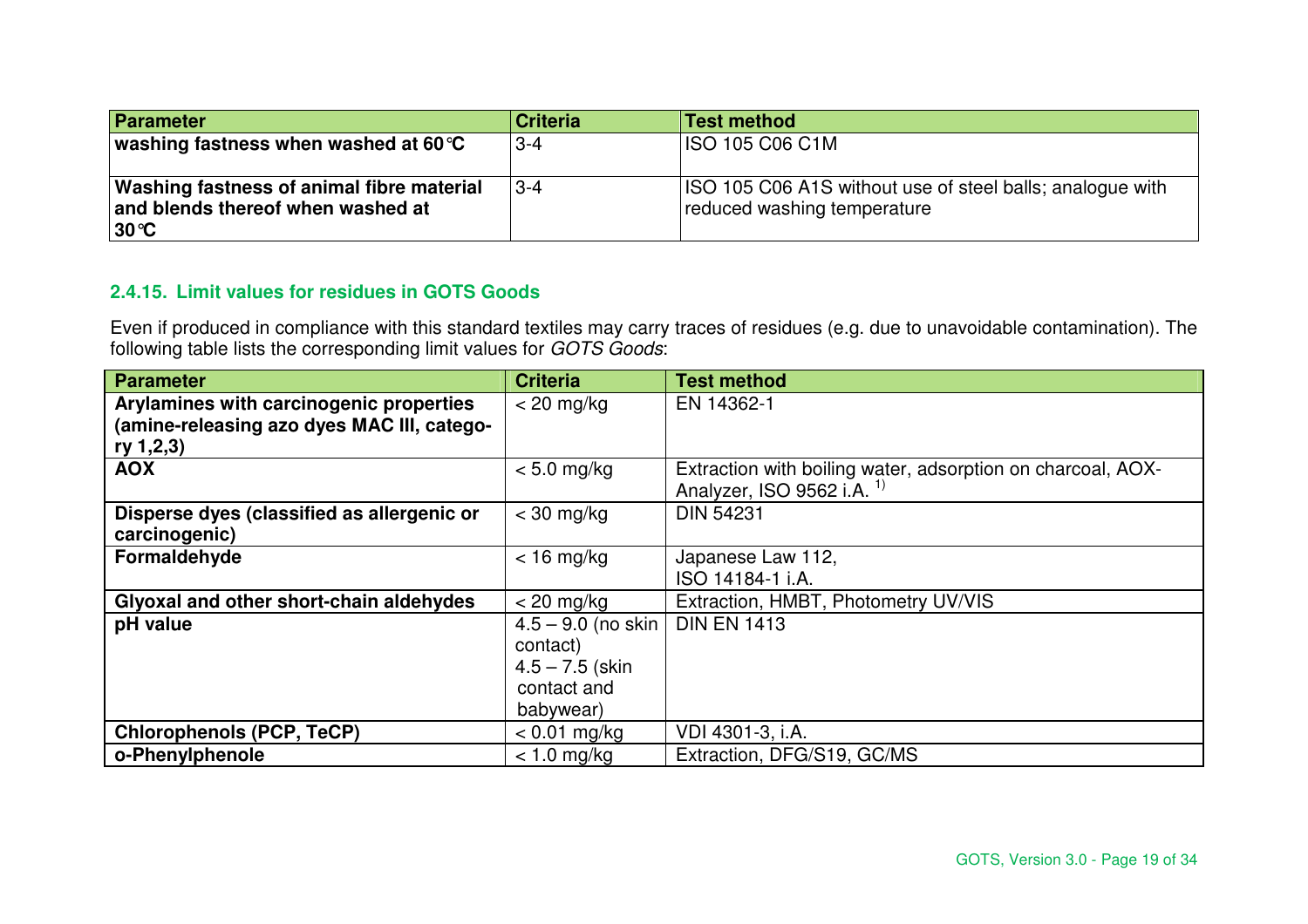| <b>Parameter</b>                        | <b>Criteria</b>    | <b>Test method</b>              |
|-----------------------------------------|--------------------|---------------------------------|
| Pesticides, sum parameter               |                    | § 64 LFGB L 00.0034             |
| All natural fibres (except shorn wool), | $< 0.1$ mg/kg      |                                 |
| cert. organic                           |                    |                                 |
| Shorn wool, cert. organic               | $< 0.5$ mg/kg      |                                 |
| <b>Heavy metals</b>                     | In eluate: figures | Elution DIN EN ISO 105-E04      |
|                                         | in mg/kg refer to  | ISO 17294-2                     |
|                                         | the textile        |                                 |
| Antimony<br>(Sb)                        | $< 0.2$ mg/kg      |                                 |
| (As)<br><b>Arsenic</b>                  | $< 0.2$ mg/kg      |                                 |
| (Cd)<br>Cadmium                         | $< 0.1$ mg/kg      |                                 |
| <b>Chromium</b><br>(Cr)                 | $< 1.0$ mg/kg      |                                 |
| <b>Chromium VI (Cr-VI)</b>              | $< 0.5$ mg/kg      | <b>DIN EN ISO 105-E04,</b>      |
|                                         |                    | ISO 11083                       |
| <b>Cobalt</b><br>(Co)                   | $< 1.0$ mg/kg      |                                 |
| (Cu)<br>Copper                          | $<$ 25 mg/kg       |                                 |
| (Pb)<br>Lead                            | $< 0.2$ mg/kg      |                                 |
| <b>Nickel</b><br>(Ni)                   | $< 1.0$ mg/kg      |                                 |
| (Hg)<br><b>Mercury</b>                  | $< 0.02$ mg/kg     |                                 |
| (Se)<br><b>Selenium</b>                 | $< 0.2$ mg/kg      |                                 |
| <b>Tin</b><br>(Sn)                      | $< 2.0$ mg/kg      |                                 |
| <b>Heavy metals</b>                     | in digested sam-   | ISO 105-E 04,                   |
|                                         | ple:               | <b>ISO 11083</b>                |
| Cadmium (Cd)                            | $<$ 45 mg/kg       |                                 |
| Lead (Pb)                               | $< 50$ mg/kg       |                                 |
| Organotin compounds, individually       |                    | Extraction, E-DIN 38407-13 i.A. |
| TBT, TphT, DBT, DOT                     | $< 0.05$ mg/kg     | quantification with GC/MS       |
| <b>MBT</b>                              | $< 0.1$ mg/kg      |                                 |
| Phthalates (DINP, DNOP, DEHP, DIDP,     | $< 100$ mg/kg      | DIN EN 15777: 2009-12           |
| BBP, DBP, DIBP), sum parameter          |                    |                                 |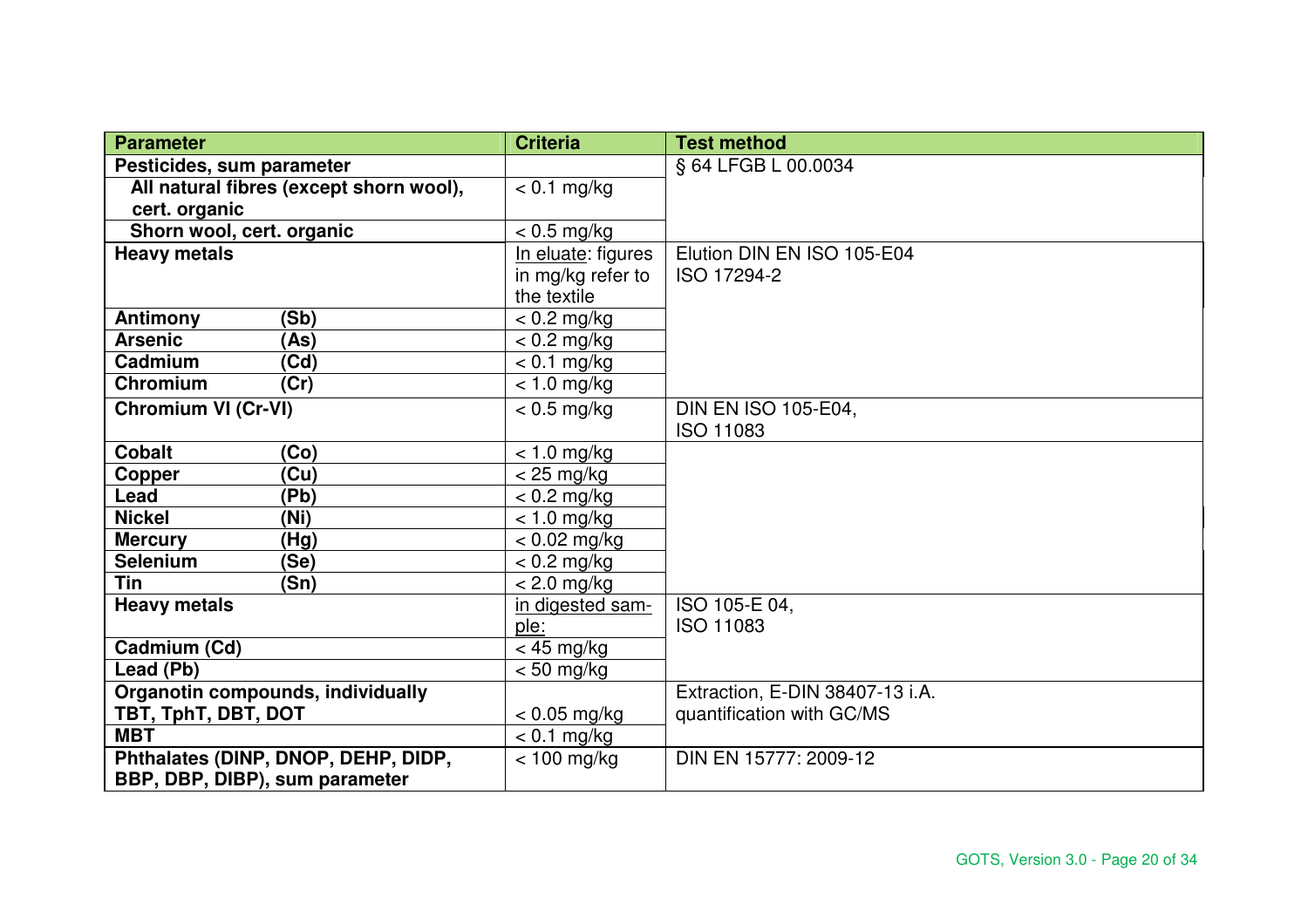| Parameter                                      | <b>Criteria</b> | <b>Test method</b> |
|------------------------------------------------|-----------------|--------------------|
| <b>Polycyclic Aromatic Hydrocarbons (PAH):</b> |                 | <b>ISO 18287</b>   |
| Chrysene, Benzo[a]anthracen, Ben-              |                 |                    |
| zo[b]fluoranthene, Benzo[k]fluoranthene, Ben-  |                 |                    |
| zo[a]pyrene, Dibenzo[a,h]anthracene, Naph-     |                 |                    |
| thalin, Acenaphthylene, Acenaphthene, Fluo-    |                 |                    |
| rene, Phenanthrene, Anthracene, Fluoran-       |                 |                    |
| thene, Pyrene, Indeno[1,2,3-cd]pyrene, Ben-    |                 |                    |
| zo[g,h,i]perylene,                             |                 |                    |
| sum parameter                                  | $< 10$ mg/kg    |                    |
| individually                                   | $<$ 1 mg/kg     |                    |

1) The determination of the residue of halogenated compounds in the textile follows an extraction of the textile with boiling hot water. The extracted halogenated compounds will<br>be adsorbed on charcoal. The charcoal with t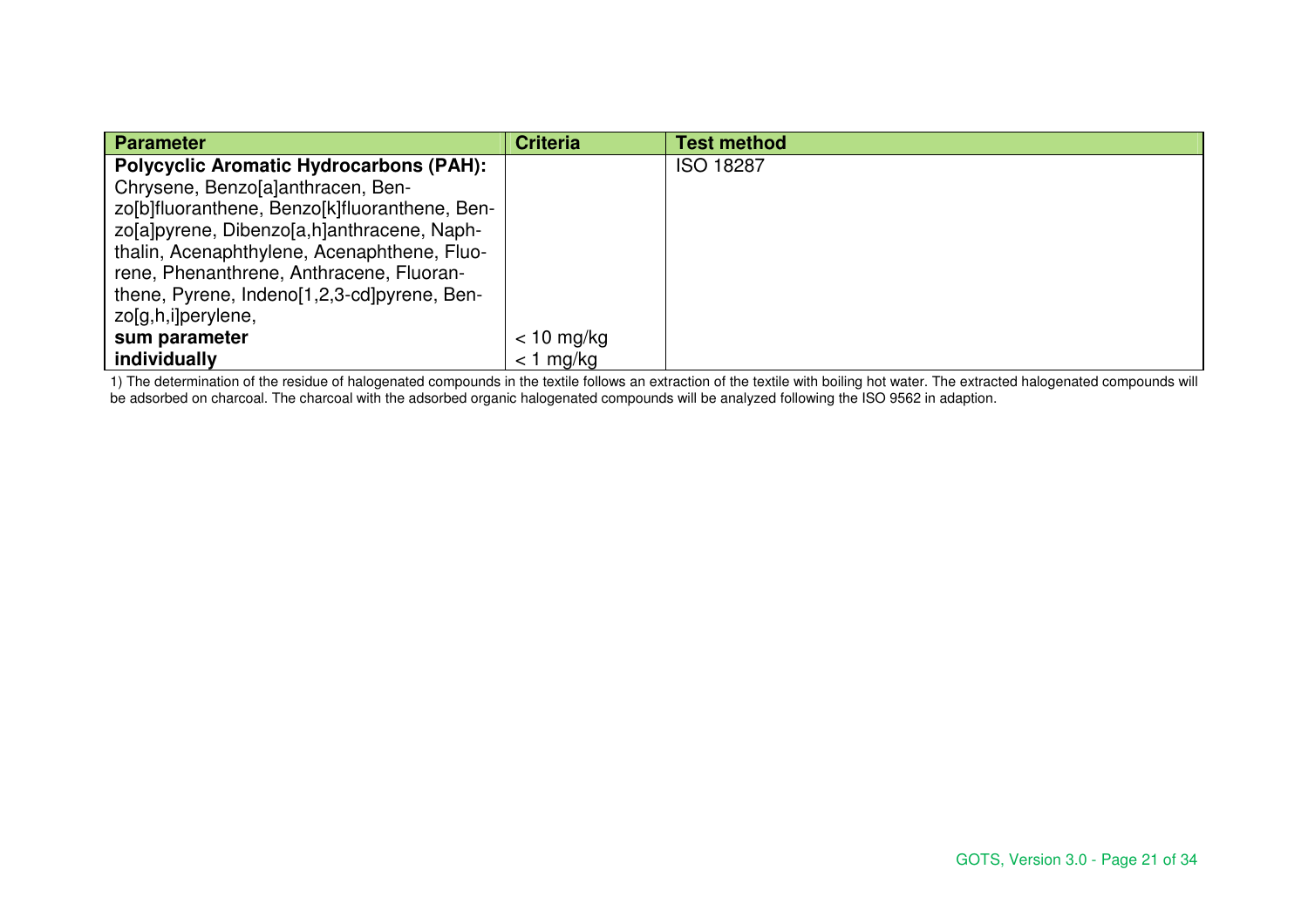## **2.4.16. Limit values for residues in additional materials and accessories**

Additional materials and accessories (in accordance with the criteria of chapter 2.4.9.) used for GOTS Goods need to comply with the following limit values for residues:

| <b>Parameter</b>                                                                                   | <b>Criteria</b>                                                                                  | <b>Test method</b>                                                                                  |
|----------------------------------------------------------------------------------------------------|--------------------------------------------------------------------------------------------------|-----------------------------------------------------------------------------------------------------|
| Arylamines with carcinogenic properties<br>(amine-releasing azo dyes MAC III, catego-<br>ry 1,2,3) | $<$ 20 mg/kg                                                                                     | EN 14362-1                                                                                          |
| <b>AOX</b>                                                                                         | $< 5.0$ mg/kg                                                                                    | Extraction with boiling water, adsorption on charcoal, AOX-<br>Analyzer ISO 9562 i.A. <sup>1)</sup> |
| Disperse dyes (classified as allergenic or<br>carcinogenic)                                        | $<$ 30 mg/kg                                                                                     | <b>DIN 54231</b>                                                                                    |
| Formaldehyde                                                                                       | $<$ 300 mg/kg (no<br>skin contact)<br>< 75 mg/kg (skin<br>contact)<br>$<$ 16 mg/kg<br>(babywear) | Japanese Law 112<br>ISO 14184-1 i.A.                                                                |
| Glyoxal and other short-chain aldehydes                                                            | $<$ 300 mg/kg (no<br>skin contact)<br>< 75 mg/kg (skin<br>contact)<br>$<$ 20 mg/kg<br>(babywear) | Extraction, HMBT, Photometry UV/VIS                                                                 |
| pH value                                                                                           | $4.5 - 9.0$ (no skin<br>contact)<br>$4.5 - 7.5$ (skin<br>contact and<br>babywear)                | <b>DIN EN 1413</b>                                                                                  |
| <b>Chlorophenols (PCP, TeCP)</b>                                                                   | $< 0.05$ mg/kg                                                                                   | VDI 4301-3, i.A.                                                                                    |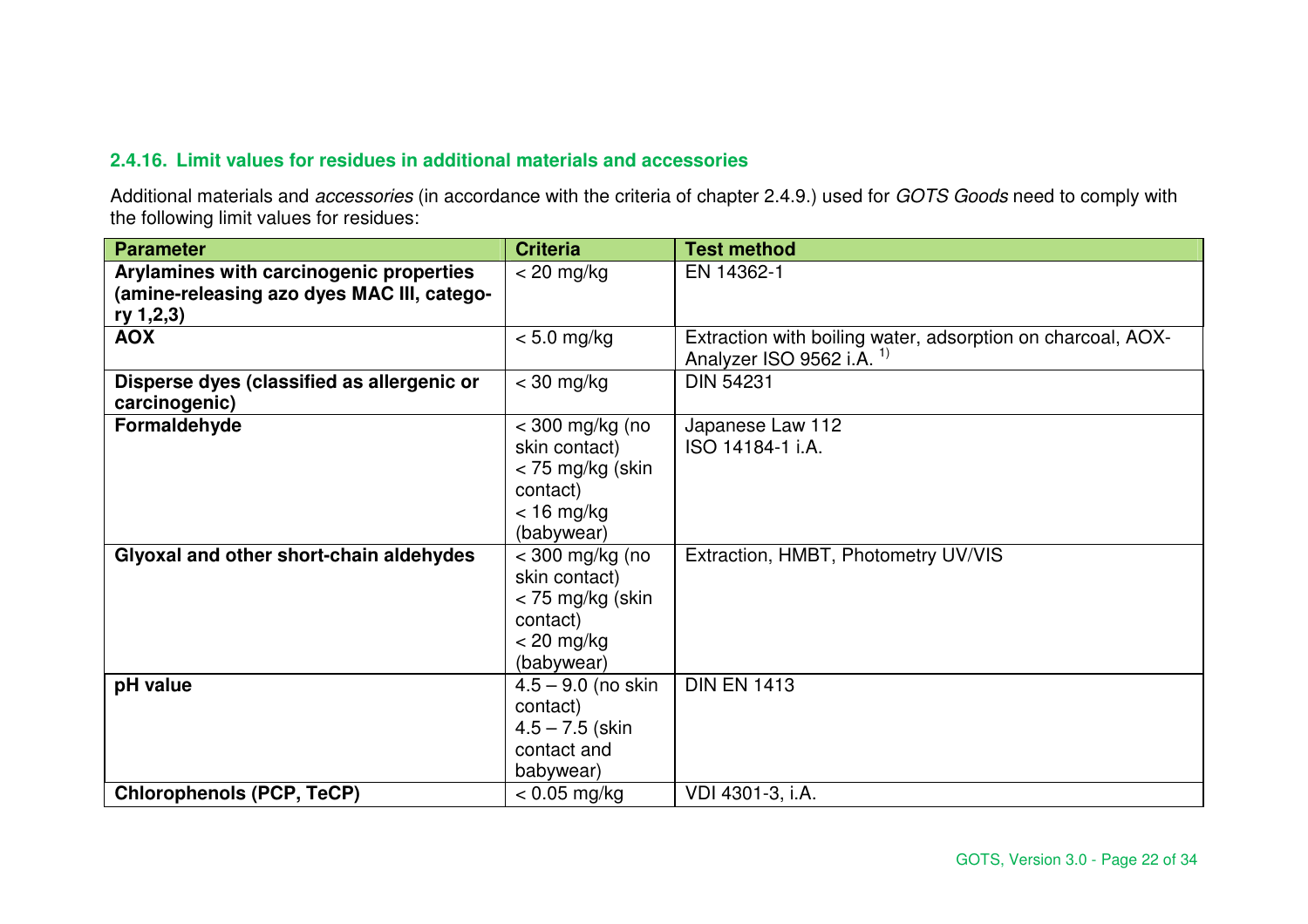| <b>Parameter</b>                       | <b>Criteria</b>          | <b>Test method</b>              |
|----------------------------------------|--------------------------|---------------------------------|
| Pesticides, sum parameter              |                          | DIN 38409-14 i.A.               |
| All natural fibres (except shorn wool) | $< 0.5$ mg/kg            |                                 |
| <b>Shorn wool</b>                      | $< 1.0$ mg/kg            |                                 |
| <b>Heavy metals</b>                    | In eluate: figures       | Elution DIN EN ISO 105-E04,     |
|                                        | in mg/kg refers to       | ISO 17294-2                     |
|                                        | additional material      |                                 |
|                                        | or accessory             |                                 |
| Arsenic (As)                           | $< 0.2$ mg/kg            |                                 |
| Cadmium (Cd)                           | $< 0.1$ mg/kg            |                                 |
| Chromium (Cr)                          | $< 1.0$ mg/kg            |                                 |
| <b>Chromium VI (Cr-VI)</b>             | $< 0.5$ mg/kg            | <b>DIN EN ISO 105-E04,</b>      |
|                                        |                          | <b>ISO 11083</b>                |
| Cobalt (Co)                            | $< 1.0$ mg/kg            |                                 |
| Copper (Cu)                            | $< 50$ mg/kg             |                                 |
| Lead (Pb)                              | $< 0.2$ mg/kg            |                                 |
| Nickel (Ni)                            | $< 1.0$ mg/kg            |                                 |
| Mercury (Hg)                           | $< 0.02$ mg/kg           |                                 |
| <b>Selenium</b><br>(Se)                | $< 0.2$ mg/kg            |                                 |
| Tin (Sn)                               | $< 2.0$ mg/kg            |                                 |
| <b>Heavy metals</b>                    | in digested sam-         | ISO 105-E 04,                   |
|                                        | ple:                     | <b>ISO 11083</b>                |
| Cadmium (Cd)                           | $<$ 45 mg/kg             |                                 |
| Lead (Pb)                              | $< 50$ mg/kg             |                                 |
| <b>Nickel release</b>                  | $< 0.5 \mu g/cm^2$ /week | EN 12472, EN 1811               |
| Organotin compounds, individually      |                          | Extraction, E-DIN 38407-13 i.A. |
| TBT, TphT, DBT, DOT                    | $< 0.05$ mg/kg           | quantification with GC/MS       |
| <b>MBT</b>                             | $< 0.1$ mg/kg            |                                 |
| Phthalates (DINP, DNOP, DEHP, DIDP,    | $<$ 100 mg/kg            | DIN EN 15777: 2009-12           |
| BBP, DBP, DIBP) sum parameter          |                          |                                 |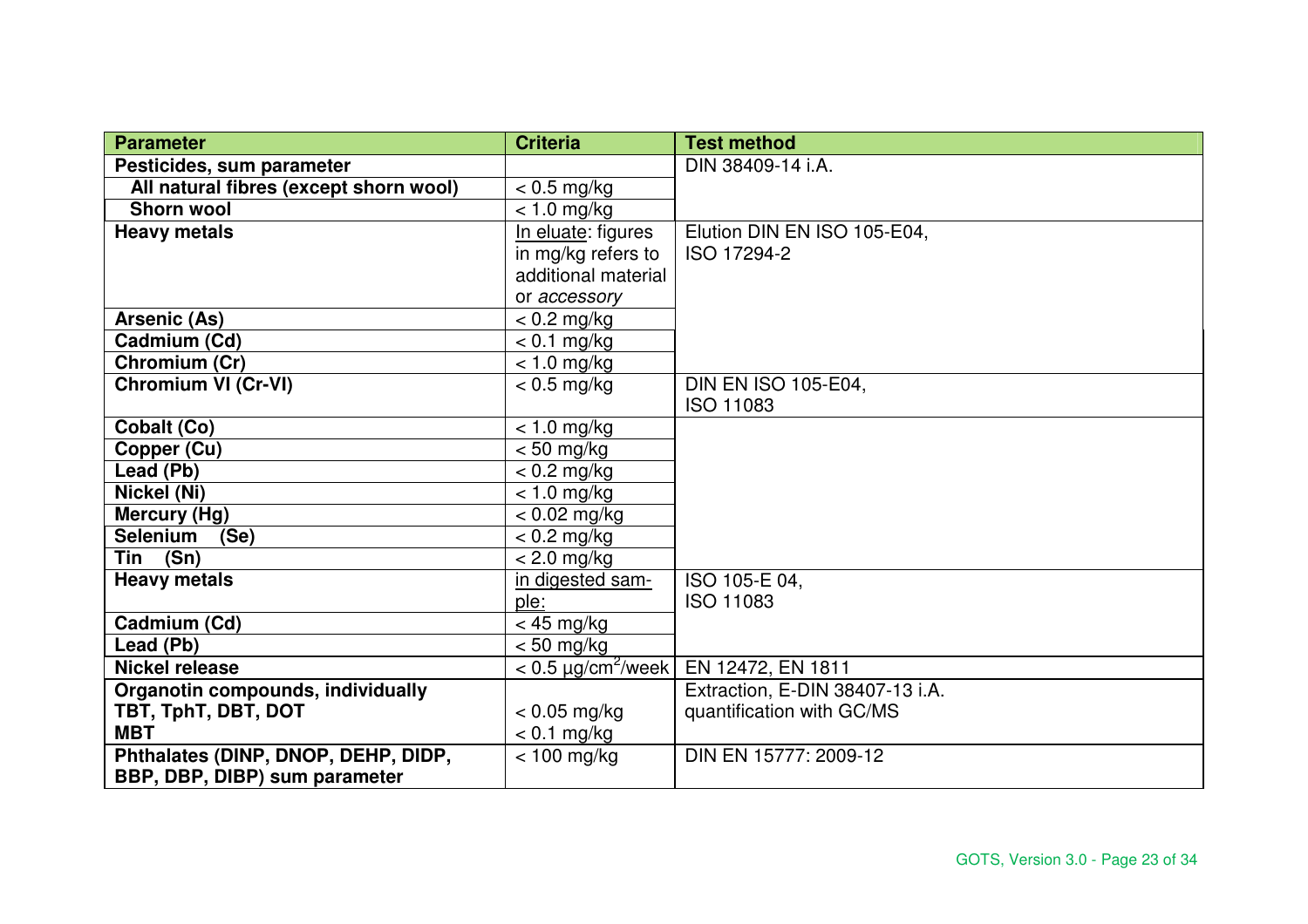| Parameter                                      | <b>Criteria</b> | <b>Test method</b> |
|------------------------------------------------|-----------------|--------------------|
| <b>Polycyclic Aromatic Hydrocarbons (PAH):</b> |                 | <b>ISO 18287</b>   |
| Chrysene, Benzo[a]anthracen, Ben-              |                 |                    |
| zo[b]fluoranthene, Benzo[k]fluoranthene, Ben-  |                 |                    |
| zo[a]pyrene, Dibenzo[a,h]anthracene, Naph-     |                 |                    |
| thalin, Acenaphthylene, Acenaphthene, Fluo-    |                 |                    |
| rene, Phenanthrene, Anthracene, Fluoran-       |                 |                    |
| thene, Pyrene, Indeno[1,2,3-cd]pyrene, Ben-    |                 |                    |
| zo[g,h,i]perylene,                             |                 |                    |
| sum parameter                                  | $< 10$ mg/kg    |                    |
| individually                                   | $<$ 1 mg/kg     |                    |

1) The determination of the residue of halogenated compounds in the textile follows an extraction of the textile with boiling hot water. The extracted halogenated compounds will<br>be adsorbed on charcoal. The charcoal with t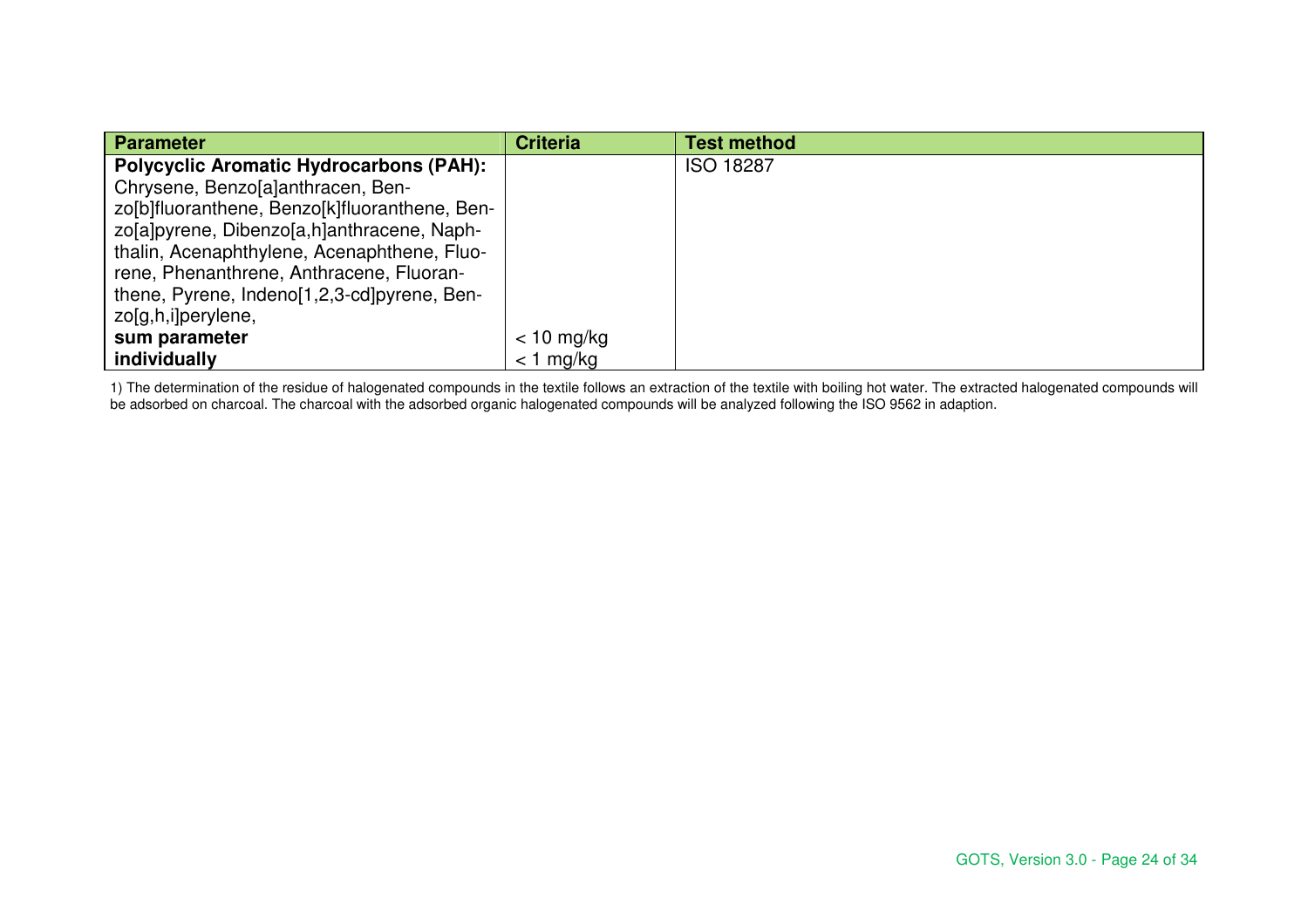# **3. Minimum social criteria**

## **3.1. Scope**

The following social criteria apply to all textile processing and manufacturing stages. As soon as applicable minimum social criteria will be introduced to recognised organic farming standards, these will apply to the farm level as well. For adequate implementation and assessment of the following specific criteria the corresponding key conventions of the International Labour Organization (ILO) have to be taken as the relevant basis for interpretation.

## **3.2. Employment is freely chosen**

There is no forced or bonded labour.

Workers are not required to lodge "deposits" or their identity papers with their employer and are free to leave their employer after reasonable notice.

## **3.3. Freedom of association and the right to collective bargaining are respected**

Workers, without distinction, have the right to join or form trade unions of their own choosing and to bargain collectively.

The employer adopts an open attitude towards the activities of trade unions and their organisational activities.

Workers representatives are not discriminated against and have access to carry out their representative functions in the workplace.

Where the right to freedom of association and collective bargaining is restricted under law, the employer facilitates, and does not hinder, the development of parallel means for independent and free association and bargaining.

## **3.4. Working conditions are safe and hygienic**

A safe and hygienic working environment must be provided, bearing in mind the prevailing knowledge of the industry and of any specific hazards. Adequate steps must be taken to prevent accidents and injury to health arising from, associated with, or occurring in the course of work, by minimising, so far as is reasonably practicable, the causes of hazards inherent in the working environment.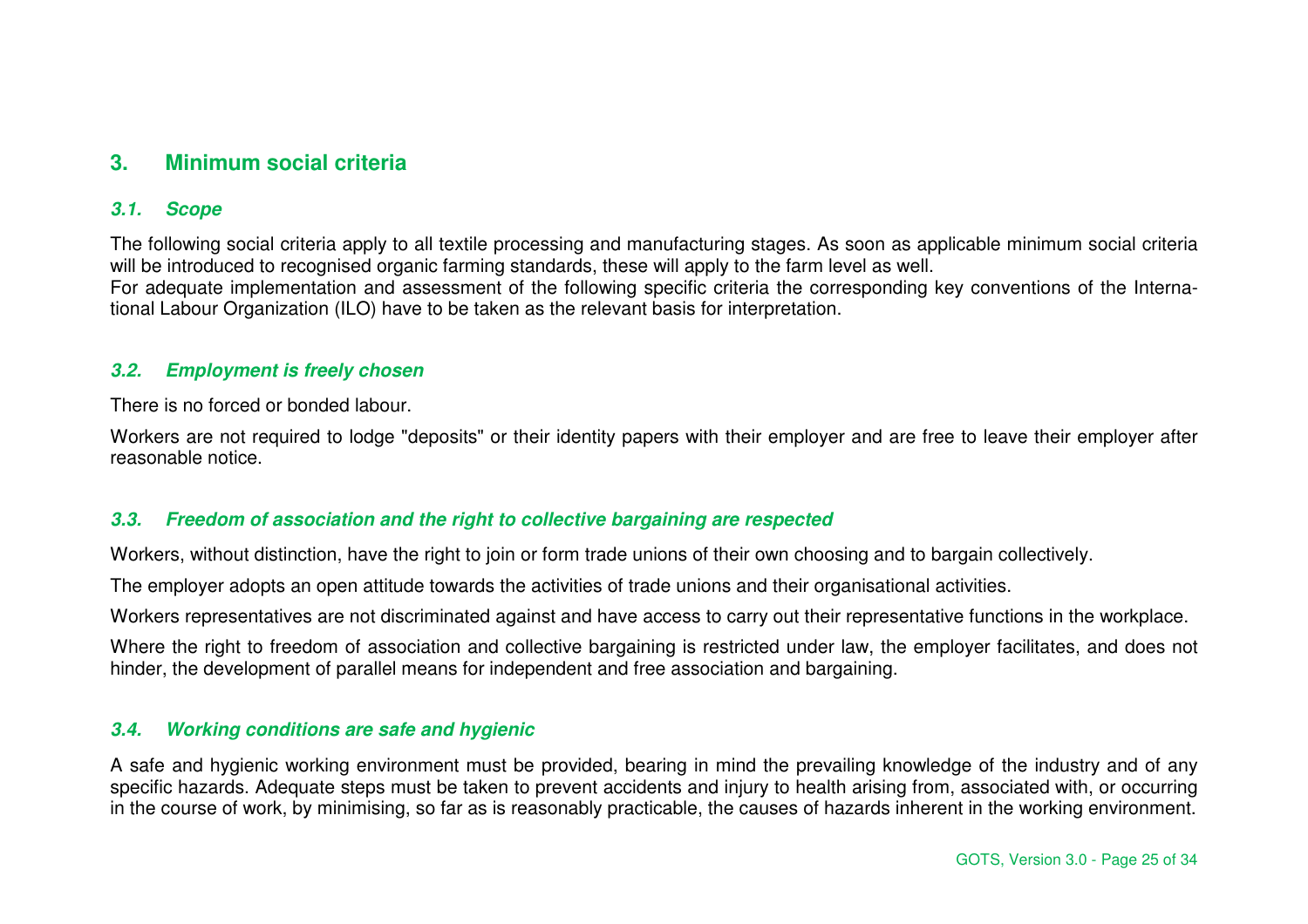Workers must receive regular and recorded health and safety training, and such training must be repeated for new or reassigned workers.

Access to clean toilet facilities and to potable water, and, if appropriate, to rest areas, food consuming areas and sanitary facilities for food storage must be provided.

Accommodation, where provided, must be clean, safe, and meet the basic needs of the workers.

The company observing the code must assign responsibility for health and safety to a senior management representative.

#### **3.5. Child labour must not be used**

There must be no new recruitment of child labour.

Companies must develop or participate in and contribute to policies and programmes which provide for the transition of any child found to be performing child labour to enable her or him to attend and remain in quality education until no longer a child.

Children and young persons under 18 must not be employed at night or in hazardous conditions.

These policies and procedures including the interpretation of the terms "child" and "child labour" must conform to the provisions of the relevant ILO conventions C138 and C182.

## **3.6. Living wages**

Wages and benefits paid for a standard working week meet, at a minimum, national legal standards or industry benchmark standards, whichever is higher. In any event wages should always be enough to meet basic needs and to provide some discretionary income.

All workers must be provided with written and understandable information about their employment conditions including wages before they enter employment and about the particulars of their wages for the pay period concerned each time that they are paid.

Deductions from wages as a disciplinary measure are not permitted nor must any deductions from wages unless provided for by national law without the express permission of the worker concerned. All disciplinary measures should be recorded.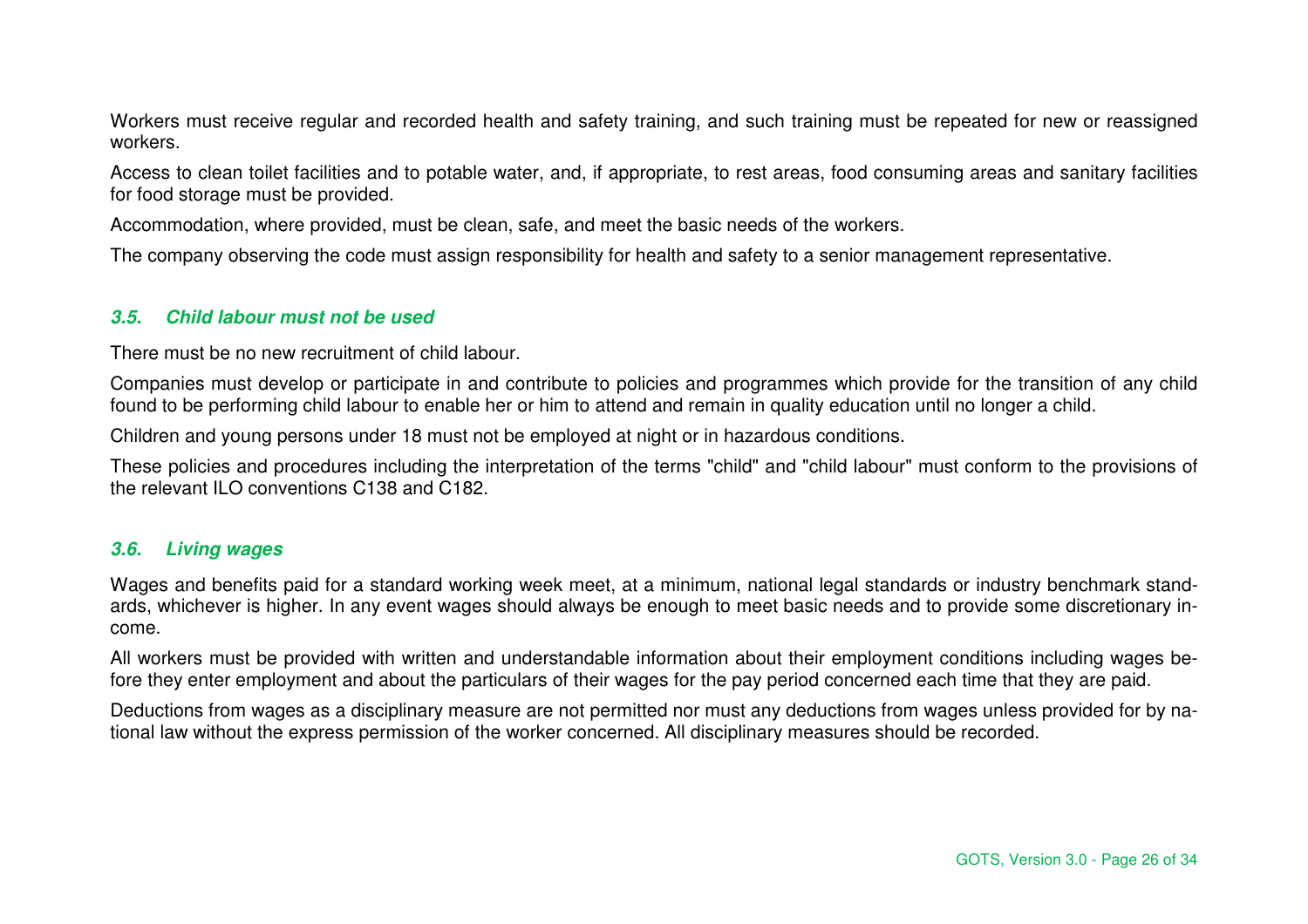## **3.7. Working hours are not excessive**

Working hours must comply with national laws and benchmark industry standards, whichever affords greater protection.

In any event, workers must not be required to work in excess of 48 hours per week on a regular basis, and must be provided with at least one day off for every 7 day period on average. Overtime must be voluntary, must not exceed 12 hours per week, must not be demanded on a regular basis and must always be compensated at a premium rate.

## **3.8. No discrimination is practised**

There is no discrimination in hiring, compensation, access to training, promotion, termination or retirement based on race, caste, national origin, religion, age, disability, gender, marital status, sexual orientation, union membership or political affiliation.

## **3.9. Regular employment is provided**

To every extent possible work performed must be on the basis of recognised employment relationship established through national law and practice.

Obligations to employees under labour or social security laws and regulations arising from the regular employment relationship must not be avoided through the use of labour-only contracting, sub- contracting, or home-working arrangements, or through apprenticeship schemes where there is no real intent to impart skills or provide regular employment, nor must any such obligations be avoided through the excessive use of fixed-term contracts of employment.

## **3.10. Harsh or inhumane treatment is prohibited**

Physical abuse or discipline, the threat of physical abuse, sexual or other harassment and verbal abuse or other forms of intimidation must be prohibited.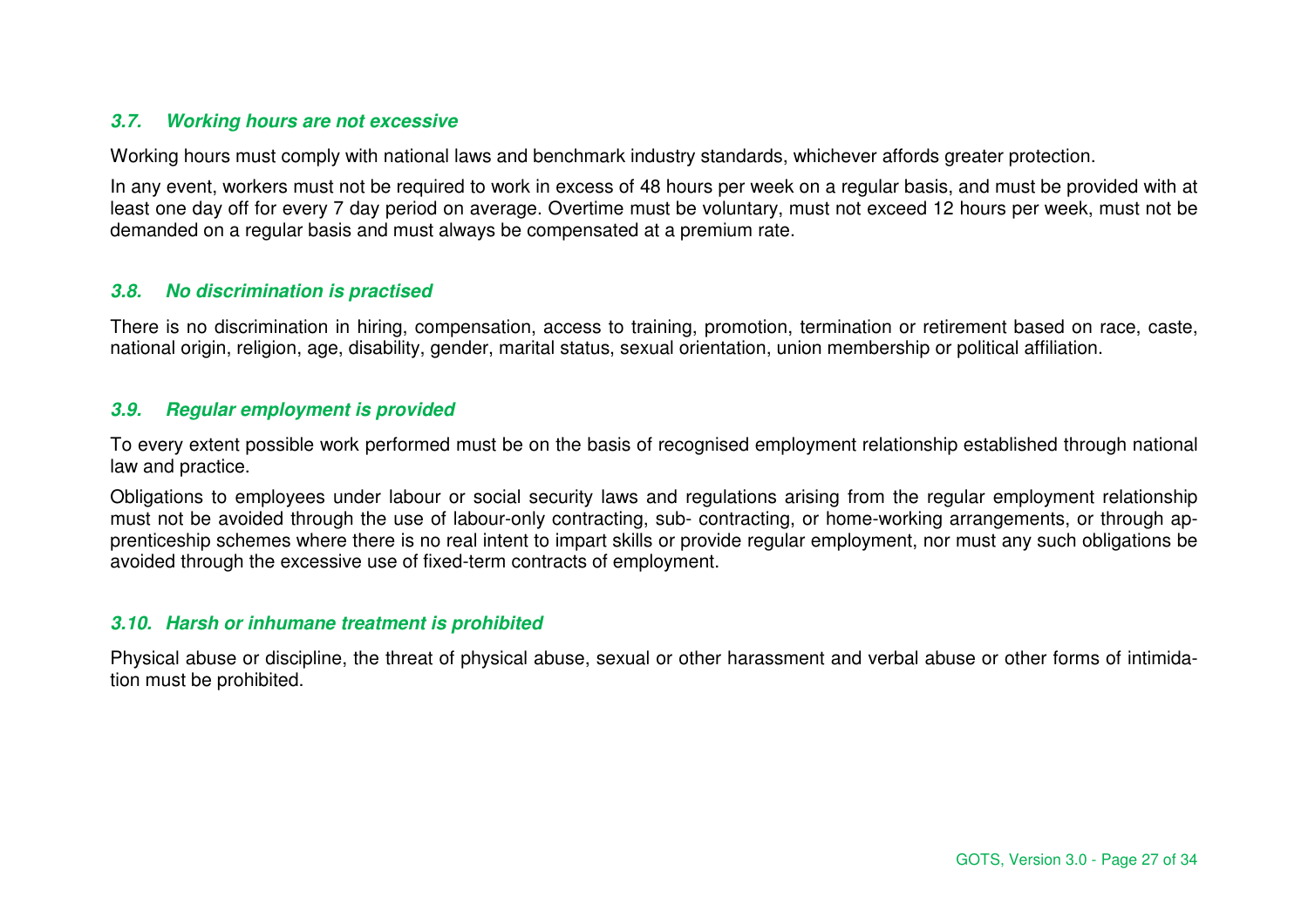## **3.11. Social Compliance Management**

Operators must have a policy for social accountability to ensure that the social criteria can be met. They must support the implementation and monitoring of the social criteria by:

- nominating a person responsible for social accountability
- monitoring compliance with the social criteria and implementing necessary improvements at its facilities
- informing its workers about the content of the minimum social criteria
- maintaining records of the name, age, working hours and the wages paid for each worker
- maintaining and providing appropriate safety equipment and materials to its workers
- allowing the workers to nominate a representative for social accountability that is able to provide feedback to the management regarding implementation status of and compliance with social criteria
- recording and investigating complaints from workers or third parties related to the adherence to the social criteria and maintaining records about any necessary corrective measures arising from them
- refraining from disciplinary measures, dismissals or other forms of discrimination against workers for providing information concerning observance of the social criteria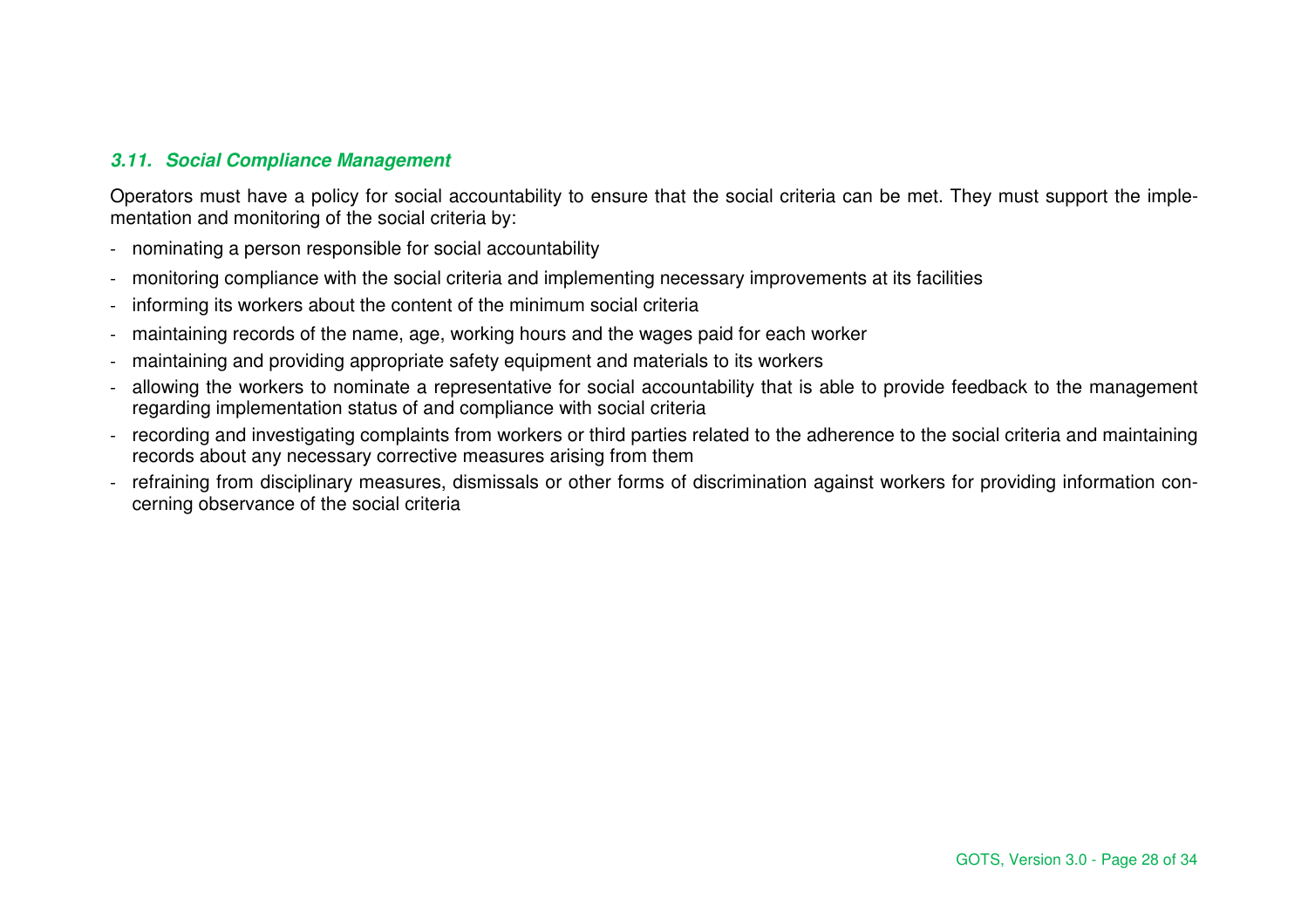# **4. Quality assurance system**

## **4.1. Auditing of processing, manufacturing and trading stages**

Processors, manufacturers and traders of GOTS Goods must undergo an on-site annual inspection cycle (including possible additional unannounced inspections based on a risk assessment of the operations) and must hold a valid conformity certificate. Tradershaving an annual turnover with *GOTS Goods* less than 5000 € and retailers only selling to end consumers are exempt from the certification obligation; provide they do not (re-)pack or (re-)label GOTS Goods. Traders with less than 5000€ annual turnover with GOTS Goods must register with an Approved Certifier and must inform the same immediately after their annual turnover exceeds 5000€.

The responsible Approved Certifier may further decide on exceptions from the annual onsite inspection cycle for small-scale subcontractors with a low risk potential regarding environmental and social criteria. Such units must be clearly identified, must have a contract with the contracting Certified Entity (who is responsible for their compliance with these standards) and may be subject to inspection at the certifiers discretion.

The entity under whose name or brand the labelled GOTS Goods are sold to the end consumer is responsible for exercising due care in ensuring compliance of the products with this standard, the Licensing and Labelling Guide and further provisions as released by the International Working Group on Global Organic Textile Standard (IWG).

Certifiers must be authorised by the IWG for the specific scope(s) in which they offer certification services:

- Certification of mechanical textile processing and manufacturing operations and their products
- Certification of wet processing and finishing operations and their products
- Certification of trading operations and related products

 Basis for authorisation by the IWG is an accreditation of the certifier in accordance with the IWG document 'Approval Procedure and Requirements for Certification Bodies' by the main co-operation partner of the IWG for this process, IOAS, or another recognised accreditation body.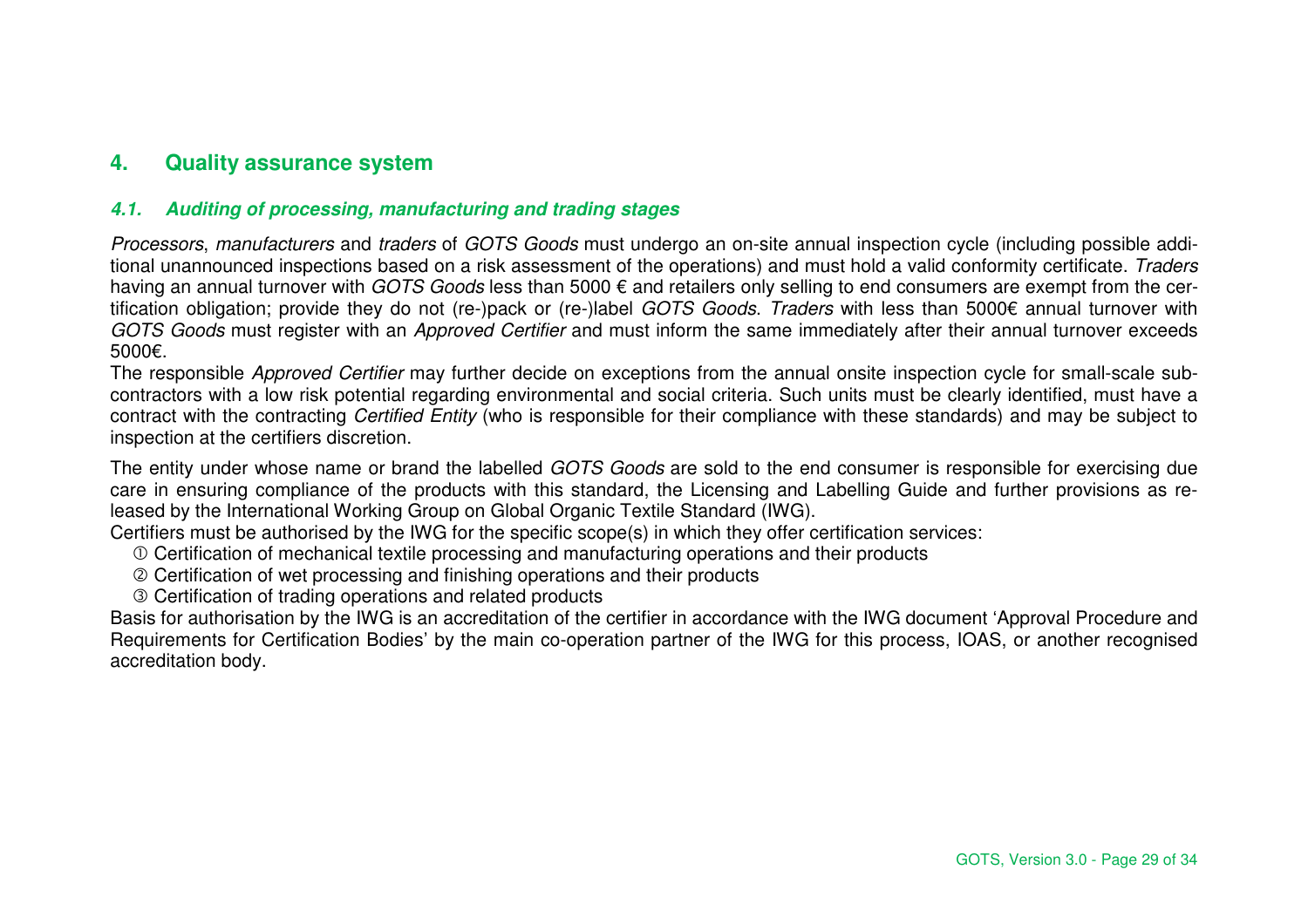## **4.2. Testing of Technical Quality Parameters and Residues**

Certified Entities are expected to undertake testing in accordance with a risk assessment in order to assure compliance with this standard and in specific with the criteria of chapter 2.4.14 (Technical Quality Parameters) as well as 2.4.15 and 2.4.16 (Limit Values for Residues in GOTS Goods, additional materials and accessories). All GOTS Goods and the components of these products should be included in this risk assessment and therefore potentially subject to testing. The testing frequency and the number of samples should be established according to this risk assessment.

Samples for residue testing may also be taken by the inspector during the required on-site inspection, either as back-up to the inspection process or in case of suspicion of contamination or non-compliance. Additional samples of goods may be taken from the supply chain at any time without advance notice.

Laboratories that are accredited according to ISO/IEC 17025 and that have appropriate experience in textile residue testing are approved to perform residue testing under this standard.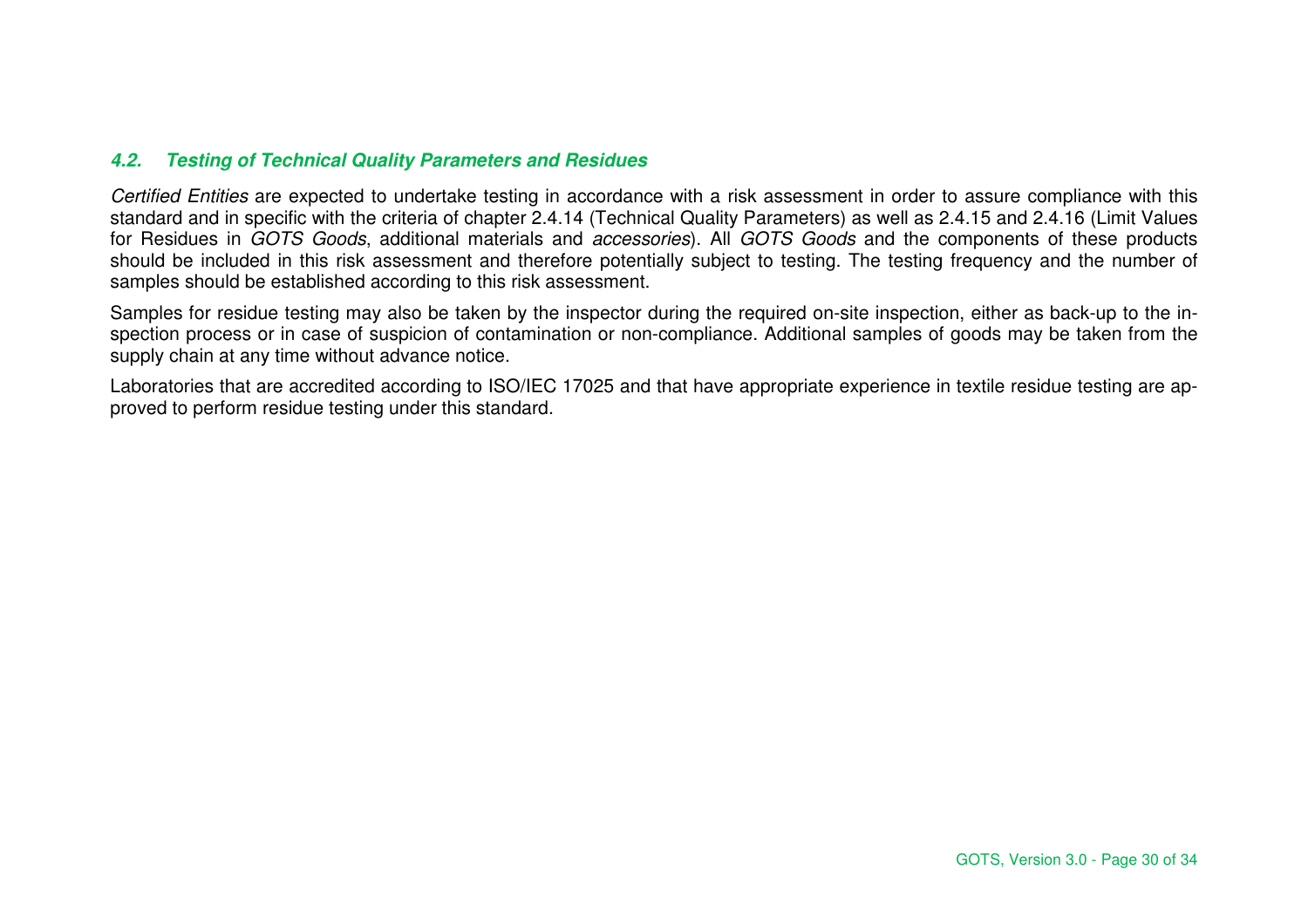# **Annex**

# **A) Definitions**

For the purpose of this standard the following terms are defined as:

| <b>Term</b>               | Definition for the purpose of this standard                                                                               |
|---------------------------|---------------------------------------------------------------------------------------------------------------------------|
| Accessories               | Items that are added to supplement GOTS Goods for required functional or for fashionable reasons. Most                    |
|                           | commonly used <i>accessories</i> are listed in chapter 2.4.9. The processing of those accessories is not under            |
|                           | direct scope of the GOTS on-site certification system. The GOTS criteria applicable to accessories are                    |
|                           | listed in chapter 2.4.9 and 2.4.16.                                                                                       |
| <b>Approved Certifier</b> | Certification body which is approved by the IWG to perform inspections and certifications according to                    |
|                           | GOTS in the relevant scope.                                                                                               |
|                           | Un updated list of Approved Certifiers and their scopes is available at:                                                  |
|                           | http://www.global-standard.org/certification/approved-certification-bodies.html                                           |
| <b>Certified Entity</b>   | Processor, manufacturer or trader of GOTS Goods certified by an Approved Certifier.                                       |
| <b>GOTS Goods</b>         | Textile goods (finished or intermediate) produced in compliance with GOTS by a Certified Entity and certi-                |
|                           | fied by an Approved Certifier.                                                                                            |
| 'Heavy metal free'        | An <i>input</i> is considered as 'heavy metal free' if it does not contain heavy metals as a functional constituent       |
|                           | and any impurities contained do not exceed the following limit values as set by ETAD:                                     |
|                           | Antimony: 50ppm, Arsenic: 50ppm, Barium: 100ppm, Cadmium: 20ppm, Cobalt: 500ppm, Copper:                                  |
|                           | 250ppm, Chrome: 100ppm, Iron: 2500ppm, Lead: 100 ppm, Manganese: 1000ppm, Nickel: 200ppm, Mer-                            |
|                           | cury: 4ppm, Selenium: 20ppm, Silver: 100ppm, Zinc: 1500ppm, Tin: 250ppm                                                   |
| 'In conversion'           | A product from an operation or portion thereof, which has completed at least 12 months under organic                      |
|                           | management and is under the supervision of a certification body.                                                          |
| <b>Input</b>              | General term for all <i>substances</i> and <i>preparations</i> directly applied as textile auxiliary agents, dyes or pig- |
|                           | ments.                                                                                                                    |
| Manufacturer              | Entity in the manufacturing chain (sewing industry or so called CMT (cutting, making, trimming) industry                  |
|                           | up to labelling and final packing) of GOTS Goods.                                                                         |
| <b>Natural materials</b>  | A natural material is any product or physical matter that comes from plants, animals, or the ground. Min-                 |
|                           | erals and the metals that can be extracted from them are also considered to belong into this category (e.g.               |
|                           | natural fibres, leather, wood, stones, shells, metals, seed and plant oils etc.).                                         |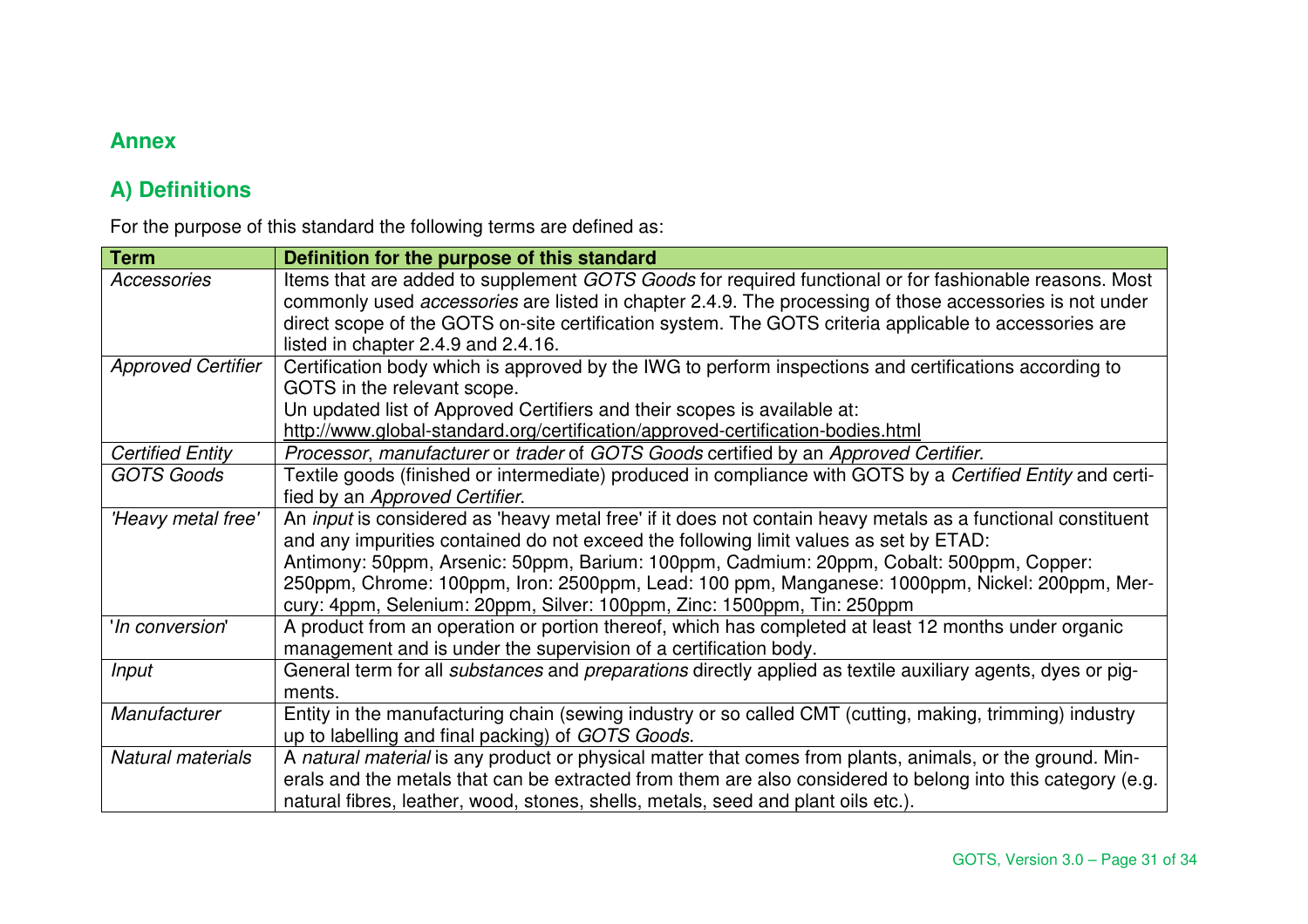| <b>Term</b>       | Definition for the purpose of this standard                                                                   |
|-------------------|---------------------------------------------------------------------------------------------------------------|
| 'Permanent AOX'   | AOX is permanent, if the molecular structure of the <i>input</i> contributes halogenated organic compounds to |
|                   | wastewater generated during fibre processing.                                                                 |
| Preparations      | Mixtures or solutions composed of two or more substances.                                                     |
| Processor         | Entity in the processing chain (post-harvest handling up to finishing) of GOTS Goods.                         |
| <b>Substances</b> | Chemical elements and their compounds as they occur in the natural state or as produced by industry.          |
| Sportswear        | Sportswear includes any garment that is functional or technical active wear, which requires it to perform     |
|                   | properly with regard to stretch, sun block, insect repellent, moisture repellent, wrinkle repellent and       |
|                   | breathability. Such a garment is intended to be suitable for activities such as walking, hiking, running, ex- |
|                   | ercise, dance, and athletic pursuits, not including leisure or casual wear.                                   |
| <b>Trader</b>     | Entity trading with (=buying and selling) GOTS Goods in the supply chain between the producer of the fi-      |
|                   | bre and the retail merchant of the final product regardless whether the goods are physically received or      |
|                   | not (e.g. an import, export or wholesale trading entity).                                                     |
|                   | Agents that do not become proprietor of the goods and retailers only selling to the end consumer are not      |
|                   | considered as traders.                                                                                        |

# **B) List of abbreviations**

## Organisations / Standards:

- GOTS Global Organic Textile Standard<br>IWG International Working Group on (
- IWG International Working Group on GOTS (member organisations: IVN, JOCA, OTA, SA)
- IVN International Association Natural Textile Industry, Germany
- JOCA Japan Organic Cotton Association, Japan<br>OTA Organic Trade Association, USA
- Organic Trade Association, USA
- SA Soil Association, UK
- ECHA European Chemicals Agency
- ETAD Ecological and Toxicological Association of Dyes and Organic Pigments Manufacturers
- FSC Forest Stewardship Council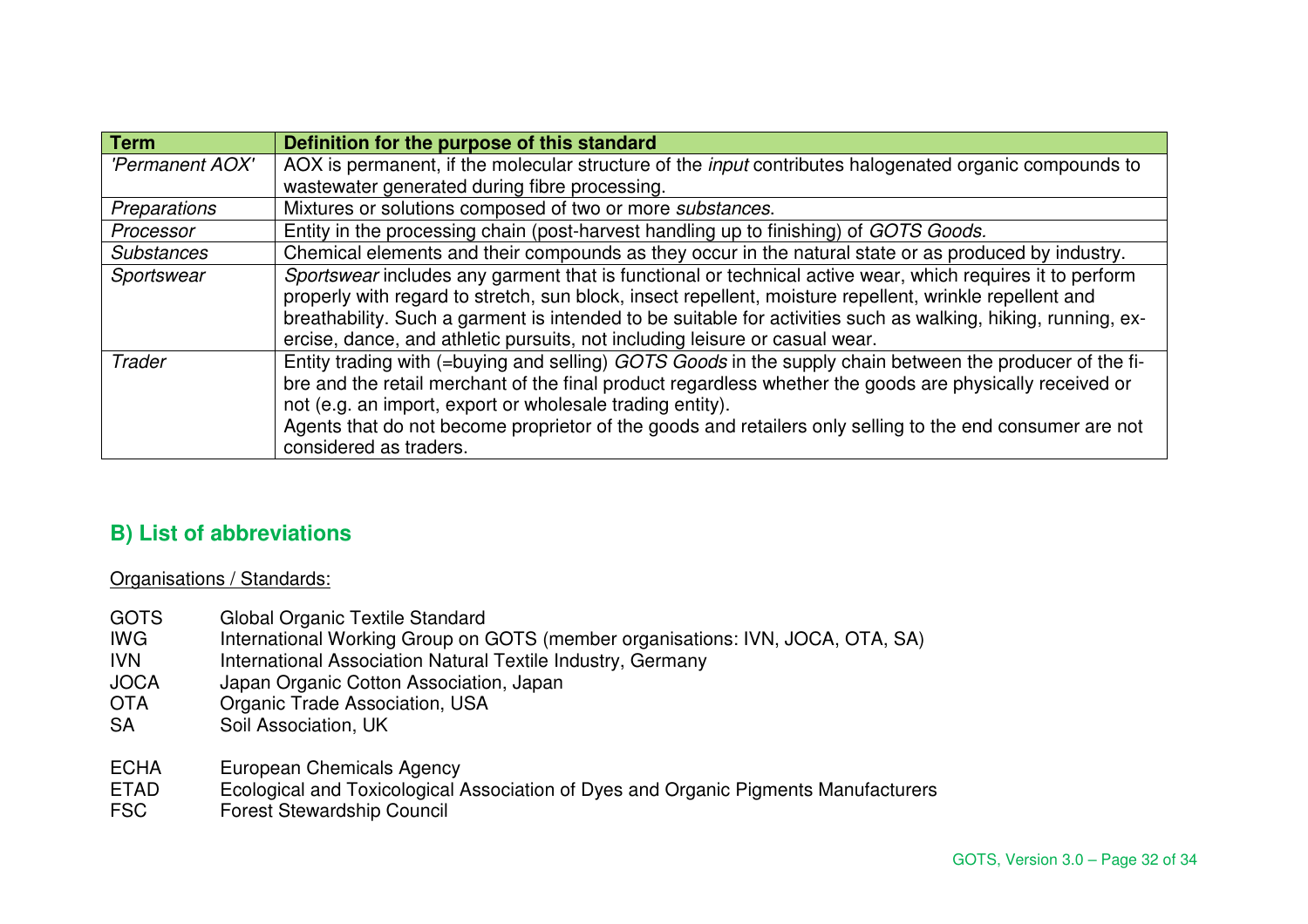| <b>GHS</b> | Global Harmonized System |
|------------|--------------------------|
|------------|--------------------------|

- IFOAM International Federation of Organic Agriculture Movements
- **ILO** International Labour Organisation<br>IOAS International Organic Accreditation
- IOAS International Organic Accreditation Service
- ISO International Organization for Standardization
- IUCN International Union for Conservation of Nature
- OECD Organisation of Economic Cooperation and Development
- PEFC Programme for the Endorsement of Forest Certification Schemes
- REACH EEC Regulation regarding Registration, Evaluation, Authorisation and Restriction of Chemicals

Others:

| <b>EC50</b>      | Effect concentration (50%)                                                                |
|------------------|-------------------------------------------------------------------------------------------|
| IC <sub>50</sub> | Inhibition concentration (50% inhibition)                                                 |
| <b>LC50</b>      | Lethal concentration (50% mortality)                                                      |
| $\alpha$ -MES    | $\alpha$ -methyl ester sulphonate (C16/18)                                                |
| <b>AOX</b>       | Absorbable halogenated hydrocarbons and <i>substances</i> that can cause their formation. |
| <b>APEO</b>      | Alkylphenolethoxylate                                                                     |
| <b>BBP</b>       | Benzylbutyl phthalate                                                                     |
| <b>BOD</b>       | <b>Biological Oxygen Demand</b>                                                           |
| <b>COD</b>       | Chemical Oxygen Demand                                                                    |
| <b>DBP</b>       | Dibutyl phthalate                                                                         |
| <b>DBT</b>       | Dibutyltin                                                                                |
| <b>DEHP</b>      | Diethylhexyl phthalate                                                                    |
| <b>DIBP</b>      | Di-isobutyl phthalate                                                                     |
| <b>DIDP</b>      | Diisodecyl phthalate                                                                      |
| <b>DINP</b>      | Diisononyl phthalate                                                                      |
| <b>DNOP</b>      | Di-n-octyl phthalate                                                                      |
| <b>DTDMAC</b>    | Ditallowdimethylammonium chloride                                                         |
| <b>DSDMAC</b>    | Distearyldimethylammonium chloride                                                        |
| <b>DHTDMAC</b>   | Dihydrogenated tallow dimethylammonium chloride                                           |
| <b>DTPA</b>      | Diethylenetriamine penta-acetate                                                          |
| <b>EDTA</b>      | Ethylendiamine tetra-acetate                                                              |
| <b>GMO</b>       | Genetically modified organisms                                                            |
|                  |                                                                                           |